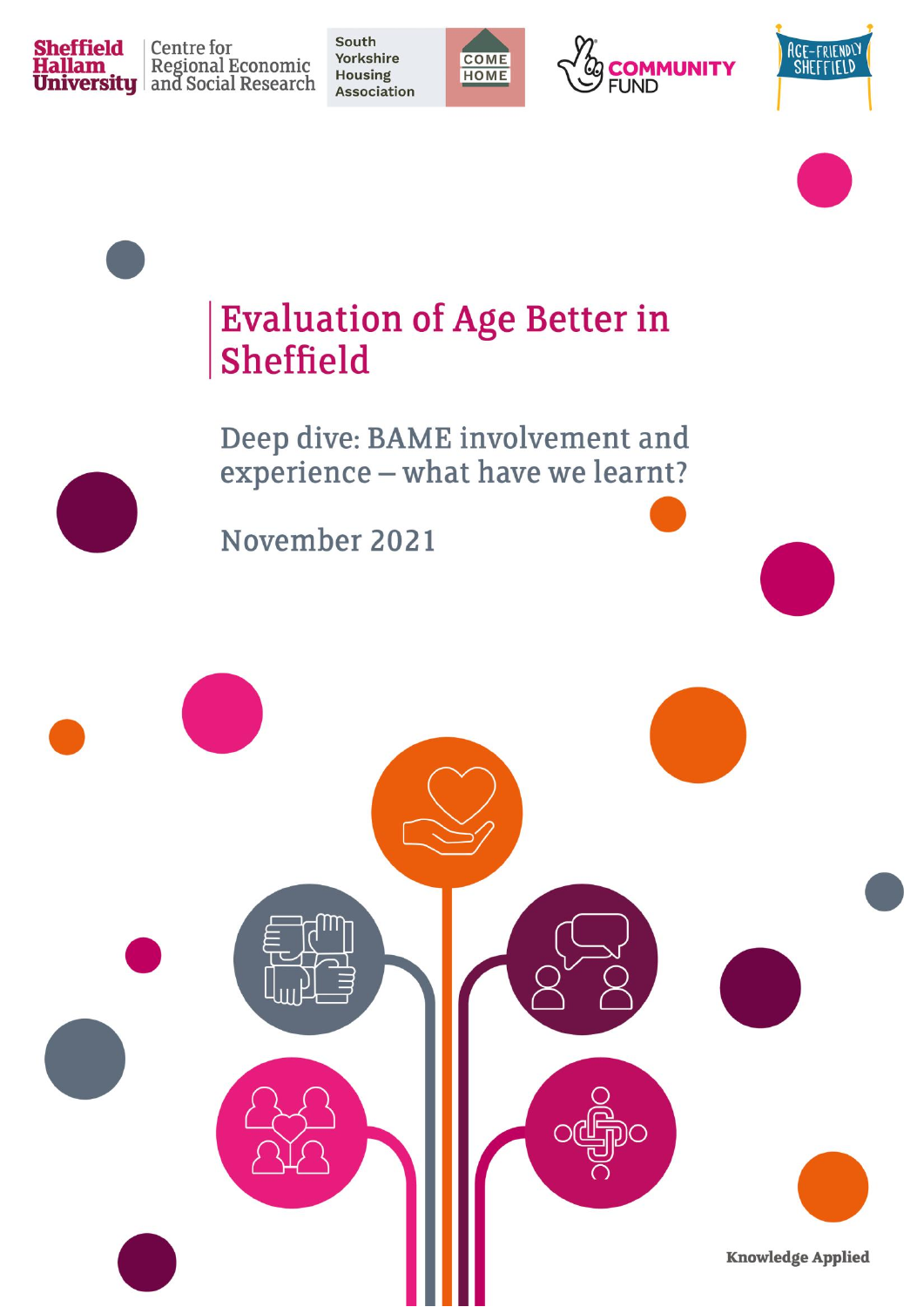## **Evaluation of Age Better in Sheffield**

**BAME involvement and experience – what have we learnt?**

**Author(s):** Nadia Bashir Chris Dayson

November 2021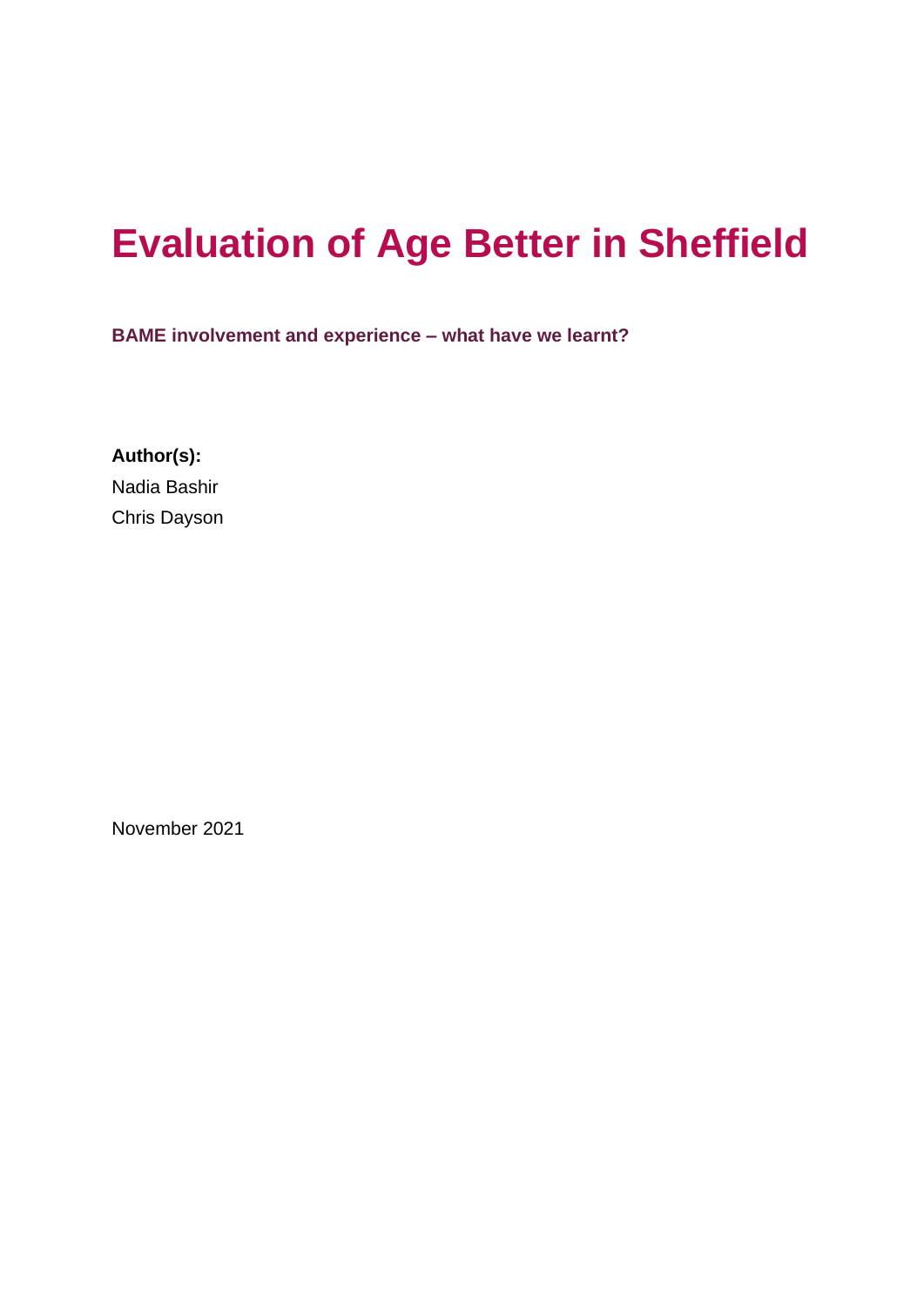## **Acknowledgements**

The deep dive was very much dependent on the participants and delivery partners previously involved in the Age Better in Sheffield (ABiS) programme sharing their views and experiences. We are grateful for their time and invaluable input, without which it would not have been possible to produce this report. Gilli, from the ABiS team provided ongoing guidance and flexibility and Edyta put in a great deal of effort contacting organisations and arranging the interviews. Although challenging, she persevered and facilitated participation in this research. Lastly, but certainly not least, we would like to thank Sarah Ward, Senior Administrator at CRESR, Sheffield Hallam University, for working her magic on the formatting and presentation of the report.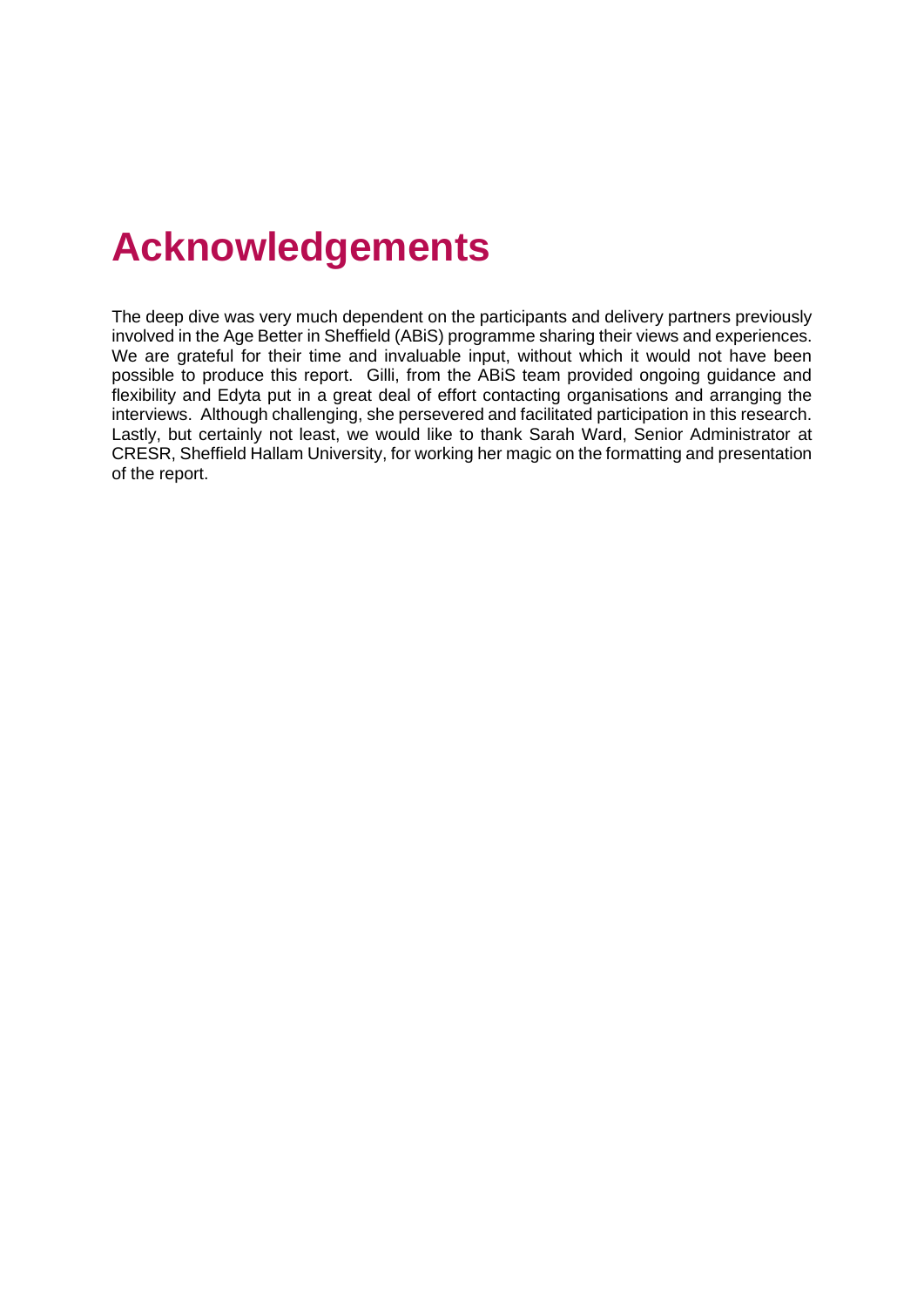## **Contents**

| 1. |      |                                                                               |  |
|----|------|-------------------------------------------------------------------------------|--|
| 2. |      |                                                                               |  |
| 3. |      |                                                                               |  |
|    | 3.1. |                                                                               |  |
|    | 3.2. |                                                                               |  |
|    | 3.3. |                                                                               |  |
|    | 3.4. |                                                                               |  |
|    | 3.5. |                                                                               |  |
|    | 3.6. |                                                                               |  |
| 4. |      |                                                                               |  |
|    | 4.1. | Critical reflection 1: Could the ABiS team have done anything differently? 14 |  |
|    | 4.2. |                                                                               |  |
|    | 4.3. |                                                                               |  |
| 5. |      |                                                                               |  |
| 6. |      |                                                                               |  |
| 7. |      |                                                                               |  |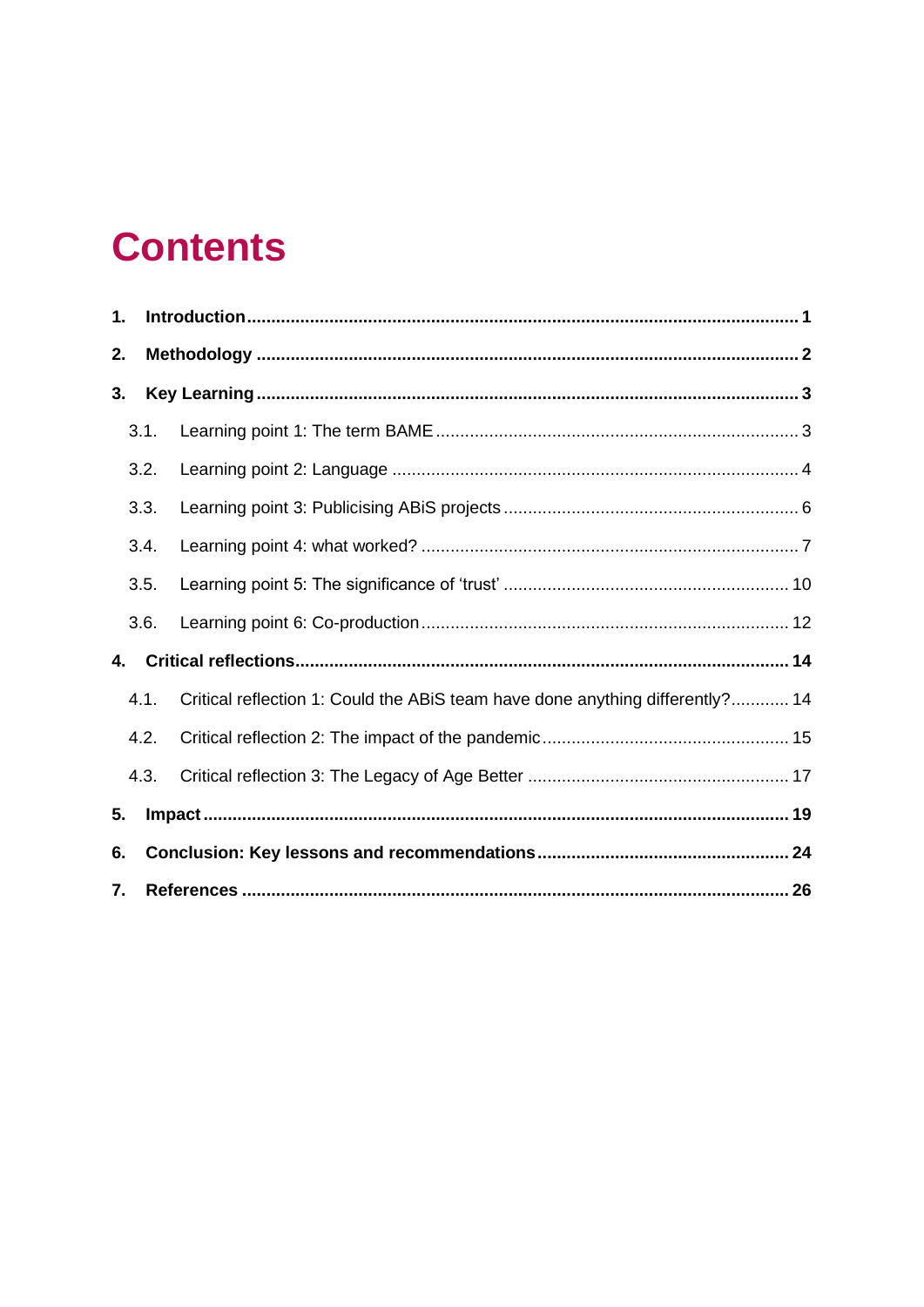# d by the

## <span id="page-4-0"></span>1. **Introduction**

Age Better in Sheffield (ABiS) is a six-year £6 million programme funded by the National Lottery Community Fund. The programme aim is to reduce loneliness and social isolation amongst older people (aged 50 and over) in the city by funding a range of projects. It is led by South Yorkshire Housing Association (SYHA) and delivered in partnership with the voluntary sector, public sector, and older people across Sheffield.

This report is based on research conducted by Sheffield Hallam University (SHU) during the summer of 2021 with representatives from various organisations (herein referred to as delivery partners) across Sheffield that received ABiS funding for projects. Of note, all the ABiS projects had finished delivery at the time of the research – some a few years previous. The views and experiences of several participants previously involved in the ABiS projects are also integral to the research.

The initial focus of this research was the ABiS programme's impact on BAME (Black Asian and Minority Ethnic) communities in terms of social isolation and loneliness and their overall experience of the programme. However, as many of the ABiS projects were short-term and ended a few years prior to the research taking place, it proved difficult to connect with project participants as well as project leads as some had moved on into other employment. Consequently, the research centred on the learning garnered from delivery partners' work with BAME communities whilst providing some insights into the individual experience of BAME participants of the ABiS programme.

Several themes were explored with ABiS delivery partners and BAME participants:

- How participants were made aware of the ABiS projects.
- Factors that enabled participants to be involved in the projects.
- Barriers to involvement in ABiS projects.
- The impact of the ABiS funded projects on participants and delivery partners.
- BAME people's involvement in the co-production of ABiS activities.
- How, if at all, did the pandemic affect participants' and delivery partners' experience of ABiS projects?

This report is interspersed with direct quotes from BAME participants to give voice to those seldom heard in research and evaluation activities. Wherever possible, the words of delivery partners are used verbatim to accurately reflect their views. Pseudonyms have been used to protect the anonymity of participants and where the views are those of a delivery partner, those quotes have been labelled as 'delivery partner' 1, 2, 3 etc. A further distinction is made to identify delivery partners of BAME backgrounds as they brought specific expertise to the ABiS programme which is noteworthy.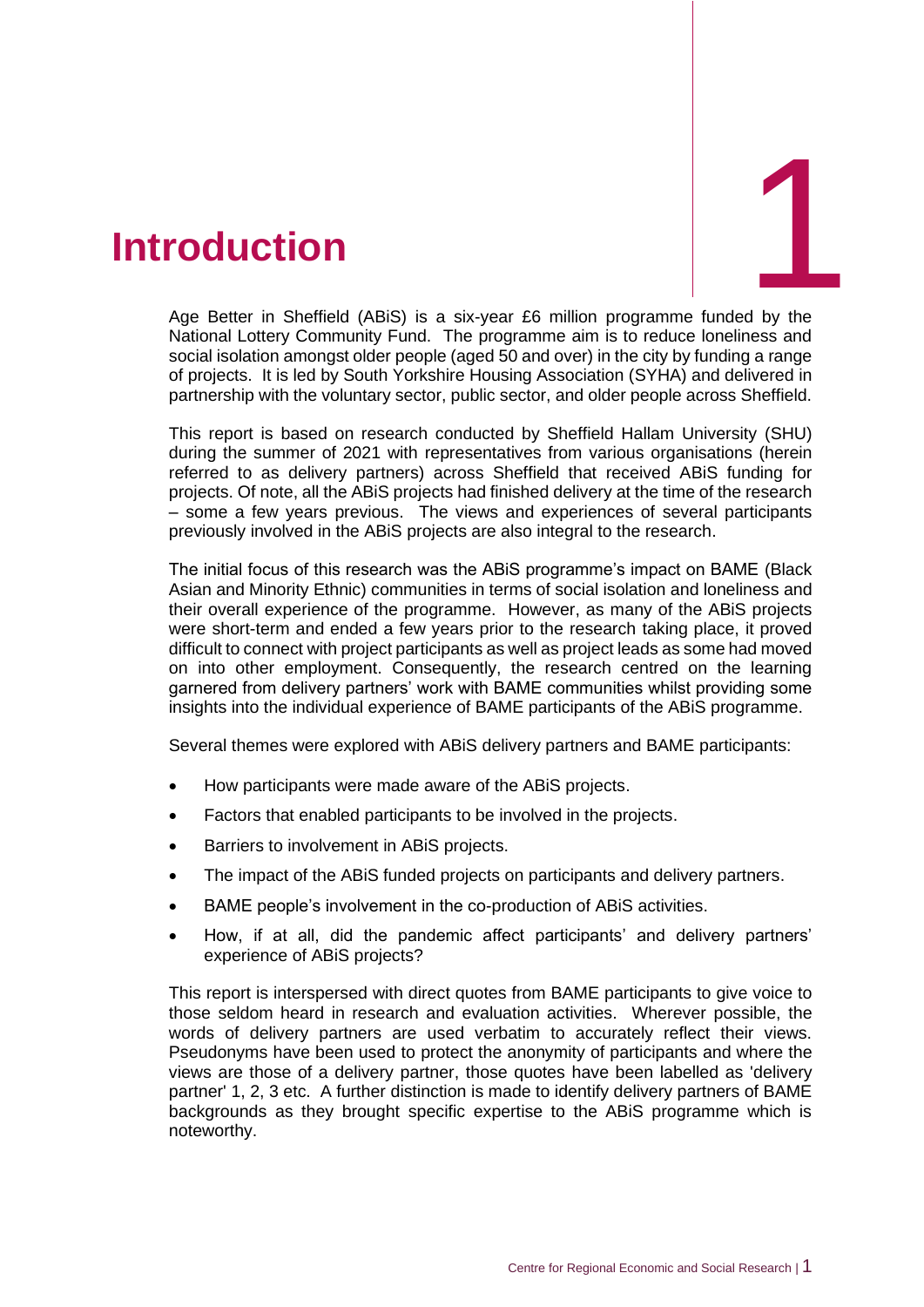

## <span id="page-5-0"></span>2. **Methodology**

A n evaluative 'deep dive' was conducted during the summer of 2021. This method relies on using a number of research methods to gain an in-depth understanding of a particular subject – in this case, BAME communities' involvement and experience of the ABiS programme.

The following methods were used for the deep dive:

- Face-to-face in-depth qualitative interviews with BAME participants and delivery partners from ABiS funded projects. Due to Covid 19 restrictions, the interviews were undertaken online using Zoom.
- Qualitative interviews by telephone, only in a couple of cases where participants felt more comfortable with a non-face-to-face method or were unable to use an online platform due to access or technical problems.
- A focus group with participants and delivery partners from ABiS funded projects. Again, this was done virtually using Zoom.

In total, eleven people participated in this primary research; seven delivery partners, one ABiS volunteer, and three BAME participants of ABiS projects. All seven delivery partners ran non - BAME specific, generic projects that were open to all communities, including, the White British. Four of these delivery partners were of BAME background. As explained earlier, as the majority of ABiS funded projects had finished a few years previous, re-engaging with participants proved challenging for SYHA's ABiS team who acted as an intermediary to accessing research participants. Topic guides were shared with those requesting the questions in advance to prepare for their interviews / focus group discussion. In line with SHU's ethics guidelines, participant information sheets were provided ahead of the interviews / focus group and informed consent was obtained before commencing the research. With permission, all discussions were recorded and saved to the university's secure drive.

The interviews and the focus group discussion were transcribed verbatim before analysis could begin. Dominant themes on the challenges and opportunities for involving and working with BAME communities, experience, and impact, were explored, as well as the new themes emerging from the data. These are discussed in the following chapters.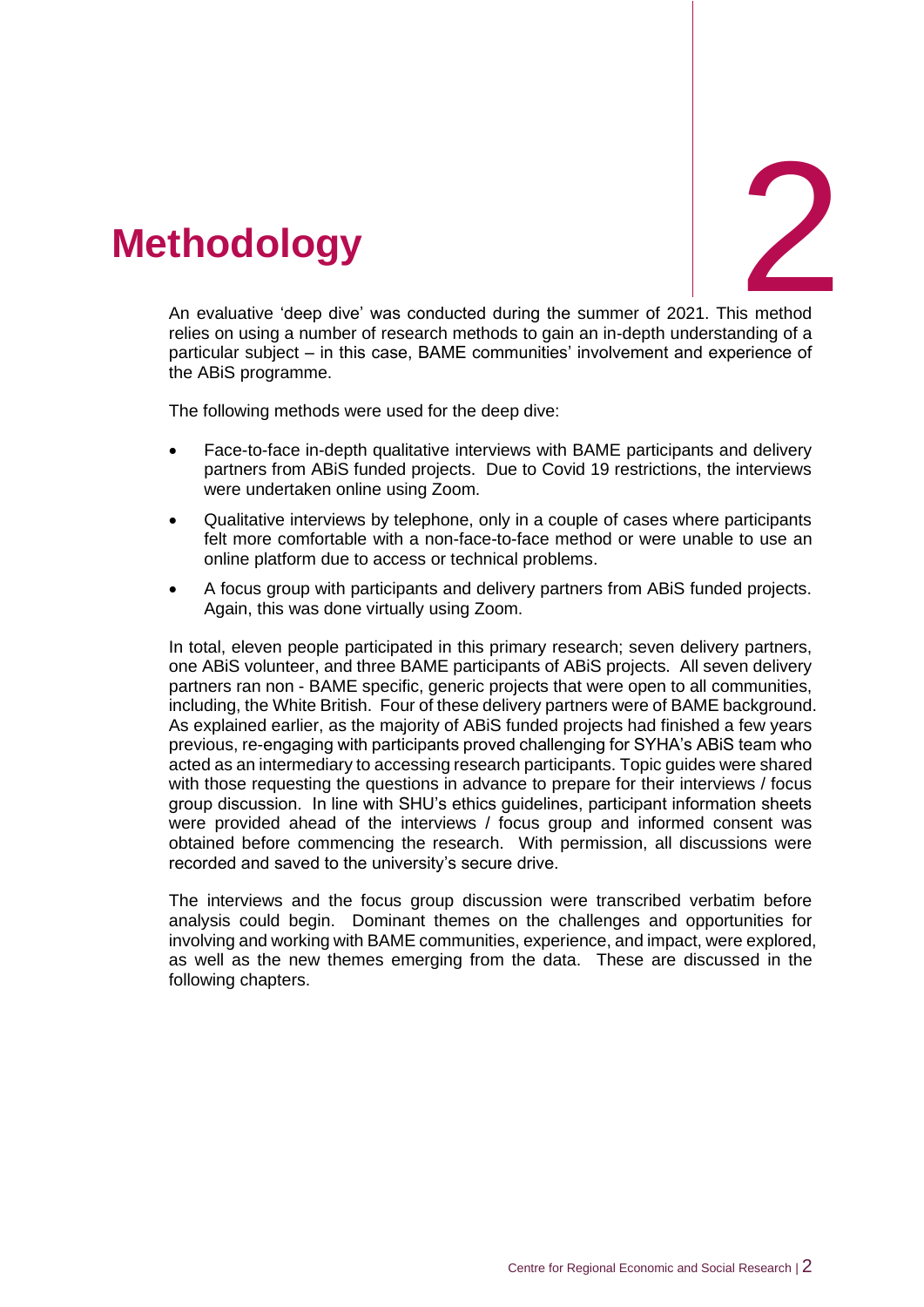<span id="page-6-0"></span>



#### <span id="page-6-1"></span>**3.1. Learning point 1: The term BAME**

Whilst the term Black Asian and Minority Ethnic is commonly used mainstream and sometimes contested on the basis of which communities it includes and excludes, it is a term that is problematic when large-scale programmes such as the ABiS programme attempt to provide activities and services for specific populations. The problem lies in the fact that the term BAME collectively categorises a large number of different minority ethnic communities that are diverse in terms of language, dialects, culture, beliefs, practices and so on. In turn, these differences might present different barriers and opportunities to involvement.

For a project to, for example, target the communities of Burngreave and Firth Park, in Sheffield, this could potentially involve many different communities – something which was substantiated in an account:

*25 different nationalities living [in Burngreave and Firthpark], probably more, so I was working with the Somali community, the Pakistani community, the Arabic community, I probably engaged better with the Pakistani community because that's my original background (delivery partner 1 of BAME background).*

The challenge here, was attempting to engage with all those communities in some way, including the White British, for the sake of equality and fairness. In practice, the delivery partner of BAME background found it easier to attract people from the community that she represented, but she also sought to work with other BAME communities and therefore began partnership work to reach into other communities:

*I think the biggest challenge is trying to engage all the BAME community…but because I probably attracted people from my own community better because I knew them, I know the language, I just kept feeling I want to get into certain other communities. I wanted to engage more with the Somali communities…we had a group of Libyan and Syrian ladies but that was a mixed age group, I got involved in that group for the benefit of both really, to engage with the over 50s but also to engage with other communities so I worked jointly with another organisation on that.* 

Whilst recognising the benefits of focusing on a specific BAME community and providing a *"quality"* service to them she acknowledged that in her efforts to work with other communities also, she might spread herself too thin where they received less of her time or missed out altogether:

*it's good to have focused based services for that community but then your time and capacity gets taken over so you can't spread it as well as you want to. But it's good because that service is quality but then you want to engage with this community, engage with that community as well.*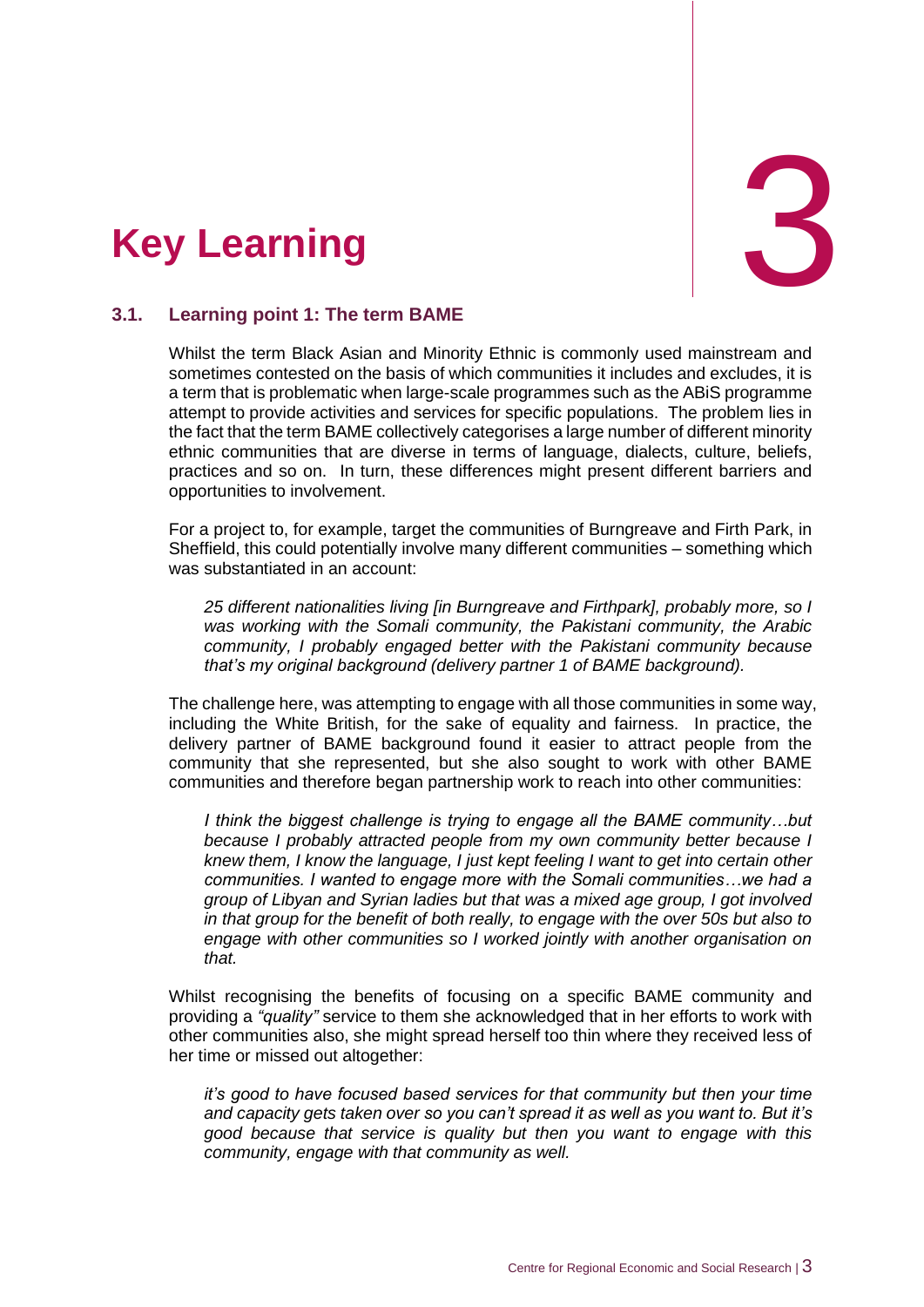By reaching out to various small community organisations in her target area, efforts were fruitful in establishing a mixed group of people from various BAME communities to meet in one place - a social café. Facilitating a mixed group also brought its challenges, for example, in the 'cook and eat sessions, people had different culinary tastes. The way forward, in her experience, was to support volunteers to start their own BAME specific groups as they *"know their community and know their people".*

Evidently, clumping different communities together under the blanket term 'BAME' presents problems for service providers and those who should receive the services. This deep dive has resurfaced some of the dilemmas that commissioners, funders and service providers have grappled with in the past and are likely to continue to do so unless some headway is made in addressing them.

#### <span id="page-7-0"></span>**3.2. Learning point 2: Language**

The centrality of language in engaging with, and providing appropriate ABiS activities and services to, BAME communities where English proficiency was low emerged as a strong theme in the research.

Arguably, English language is a greater issue in the over 50s in some BAME communities as they are of generations less likely to have received a British education and hence lack English language skills. This was corroborated in an account of an event where it was noted that language posed a bigger barrier for older people:

*the first young women spoke English and after that I think all of the older women didn't speak English. The one that came on her own, I think she vaguely understood but there was also a passer-by that chipped in and helped us. And the women that came with their daughter in law, the daughter in law would basically be the interpreter, so I did notice that generational difference between English and non-English speaking women (delivery partner 2).*

A reliance of older BAME people on younger members of their families for interpretation and translation emerged as a theme in the interviews. When reflecting on barriers to involvement for BAME communities, the delivery partner recognised that although English language skills were not necessary for all activities and services, a more complex programme of support could prove more challenging for staff to implement:

*I definitely think language barriers, cos with that cycling event, if there hadn't been someone to chip in and help you probably could have got by, it's quite simple, they see other people, they sit in it, you can tell them can you strap in, you would have been able to get through it, but if you were trying to provide a more complex programme of support which involved calling someone, telling them what bus they're going to get on, what time, where you're going to meet them, it would have been really difficult (delivery partner 2)*

Nevertheless, approaches to addressing language barriers were outlined in several narratives, including by the same delivery partner. She described how a generic training resource in English was supplemented with a different language to serve the Chinese community and how an interpreter was utilised for a Podcast in English:

*when we did the bus driver training resource, we did videos to go in the PowerPoint…XXXX [name] she got that subtitled so they could speak Chinese in it. I did a podcast series and a few of the participants were from [name of organisation] I think there was two or three of them, one of them spoke English during the podcast, the second one spoke Chinese and XXXX [name] was in the room with them so she acted as the translator.*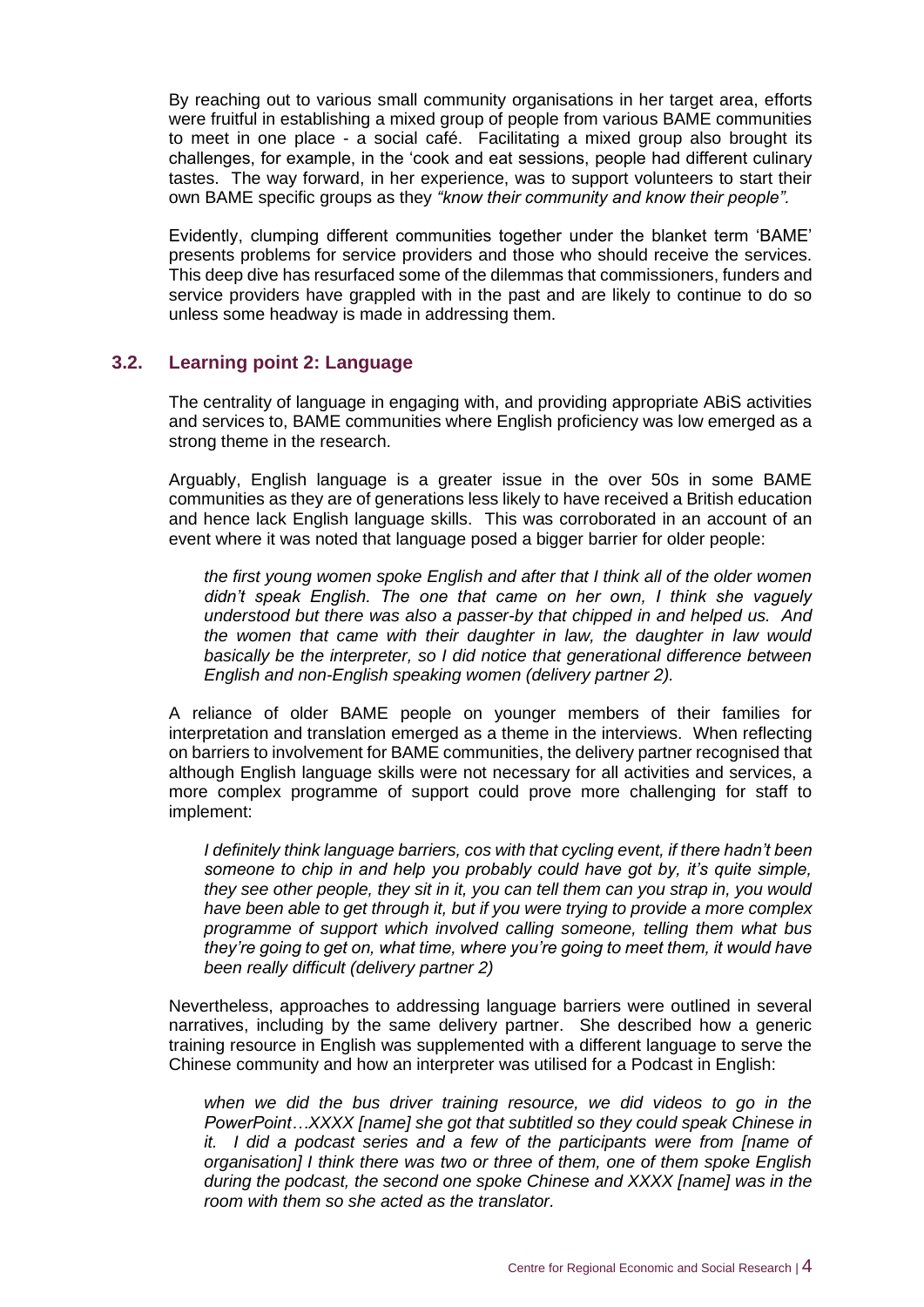Another delivery partner recalled how their service had previously drawn on the cultural knowledge and experience of two employees to successfully engage with and provide services to members of particular BAME communities. In this case, the BAME employees not only engaged with the communities themselves but also facilitated the engagement of their non - BAME colleagues by making introductions and acting as interpreters during meetings. To expand connections with BAME communities, the delivery partner outlined their organisational drive to recruit more people from BAME communities to reflect the diverse populations they served:

*it is on our strategic plan this year to try and increase connections with the BAME community, it's always an area we've been extremely interested in but it's been quite hard to get people to be involved with us and a lot of it is the language barrier and this year we have specifically recruited some more people from the BAME community to help us increase our presence and support in the different areas (delivery partner 3).*

One of the BAME employees referred to in this example explained how between her and her BAME colleague they spoke at least seven different community languages and or dialects. With these skills they were able to provide the Somali, Pakistani, Arab, Kurdish, African Caribbean and English communities key benefits and financial capability advice and guidance:

*Interviewer (I): So seven languages between you, do you feel that language played a part in engaging and working with your target group?*

*Participant (P): It was both languages and feeling comfortable with someone from their own community, I think that was a big one (delivery partner 1 of BAME background).*

Of note, the emphasis on people feeling 'comfortable' with professionals from their own communities or those where there is some sense of cultural identification reinforced the benefits of a diverse workforce. Indeed, in a different account, the importance of organisations employing staff with the language capabilities to meet the needs of the populations they provide services for was reiterated:

*I:* Was language a problem in any way, did that put up a barrier to people finding *out about the service?*

*P: Yes that certainly was a barrier for some people. From the very start of the project looking at the recruitment we desperately wanted therapist who speaks the community language (delivery partner 4 of BAME background).*

The BAME focus group participants concurred that language acted as a barrier to communication and understanding - resulting in a reluctance to take up and participate in activities. In this discussion, an example was provided of how their organisation, through its own connections, had drawn on the language skills of a student intern and volunteer to work with them to communicate complex information on using smart phones and technology. Although, this BAME organisation's employees possessed the language skills of the community they served, they did not have the detailed subject knowledge and therefore reached out to those with the relevant knowledge coupled with the necessary language skills.

Only one participant (called Aadav), an ABiS volunteer and of BAME background himself, felt that language was not a barrier to BAME peoples' participation in the ABiS projects. In his experience of delivering ABiS activities as a volunteer, even those from different cultures who spoke very little English were able to communicate with him because he listened intently, and they trusted him: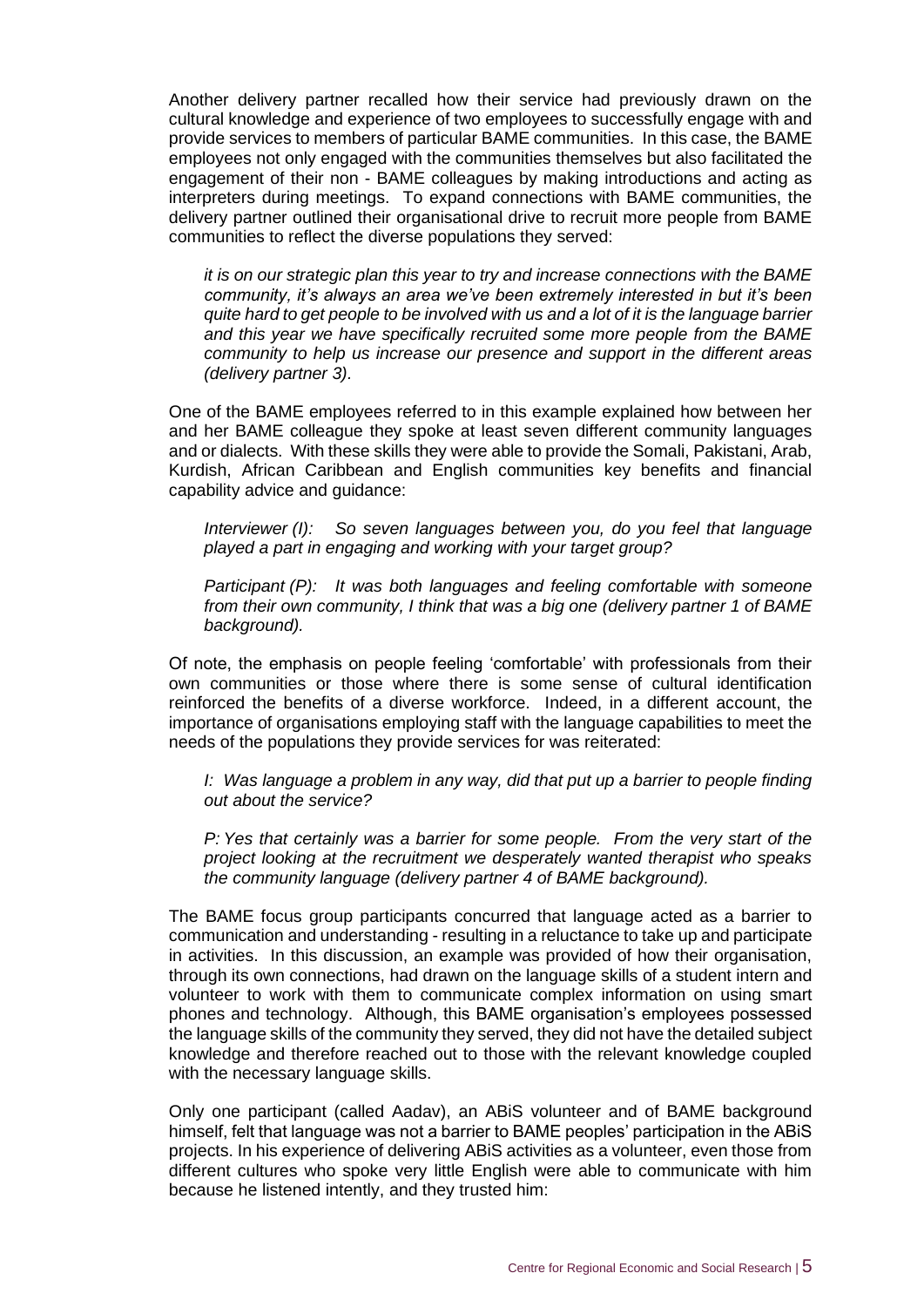*the BAME people I knew, some of them didn't speak English well, some of them spoke English well, but there are people from other backgrounds, Polish background or Slovakia, all those people are speaking much less English and they were finding it difficult to communicate with me but still I just listened, I took time to listen to them. So I don't think language is a barrier…It's like if they can't trust you they won't interact with you, that's the main thing.*

#### <span id="page-9-0"></span>**3.3. Learning point 3: Publicising ABiS projects**

Language was also integral to how the ABiS projects were publicised amongst the BAME communities of Sheffield, and determined engagement with, and uptake of the provision. Efforts to involve BAME communities were futile in cases where the language used to promote ABiS projects was not one that people could read, write or understand.

A non BAME organisation's approach to publicity was a case in point. The ABiS delivery partner from this organisation explained that they had leaflet dropped homes and held pop up stalls in public places such as libraries in a predominantly BAME area of Sheffield in their efforts to involve BAME people in their ABiS project but were largely unsuccessful. When asked what language the information was provided in, she reported that the information in the leaflets was written in English.

A delivery partner explained that information in leaflets, although written in English, might work if *"quite simple with pictures" (delivery partner 1 of BAME background).* Leaflets with pictorial and simple written English have in some cases proved effective in engaging members of BAME communities who have a basic grasp of the English language (Bashir et al, 2016).

The use of local media (the Telegraph, BBC Radio Sheffield) was also reported, in attempts to raise awareness of the ABiS project and upcoming events. The delivery partner shared, *"I ran the social media channels, Twitter, Facebook, that sort of thing, so they were the main information outlets we used".* When asked about the response to local media (newspaper articles and radio appearances) she explained that those from White English backgrounds did engage, however not those from BAME backgrounds. Further, in her experience, the use of social media was not conducive to attracting people from most backgrounds, indicating that perhaps the local communities on the whole did not use it:

*the experience I was getting from participants was that they weren't online, they didn't use Twitter or Facebook or even the internet, so how I saw the social media use was more to remind people of our existence and create awareness that other organisations similar to us would see. So it was less around reaching individuals and more around reaching potential referral sources, that's how I saw it cos from what I learnt from the participants that's not the sort of thing they would see (delivery partner 2).* 

Social media seemed more effective for reaching other organisations with information about ABiS projects and activities which they could then use for potential referrals.

Despite evidence suggesting that translated publicity materials might be more useful when attempting to engage BAME communities, the complex issue of language is not necessarily resolved by doing this. For example, one of the ABiS delivery partners raised an important point in relation to the assumed literacy of the older generations that came to the UK, who in fact could speak their first languages, but were unable to read and write them. Thus, in this context, making redundant the translated materials: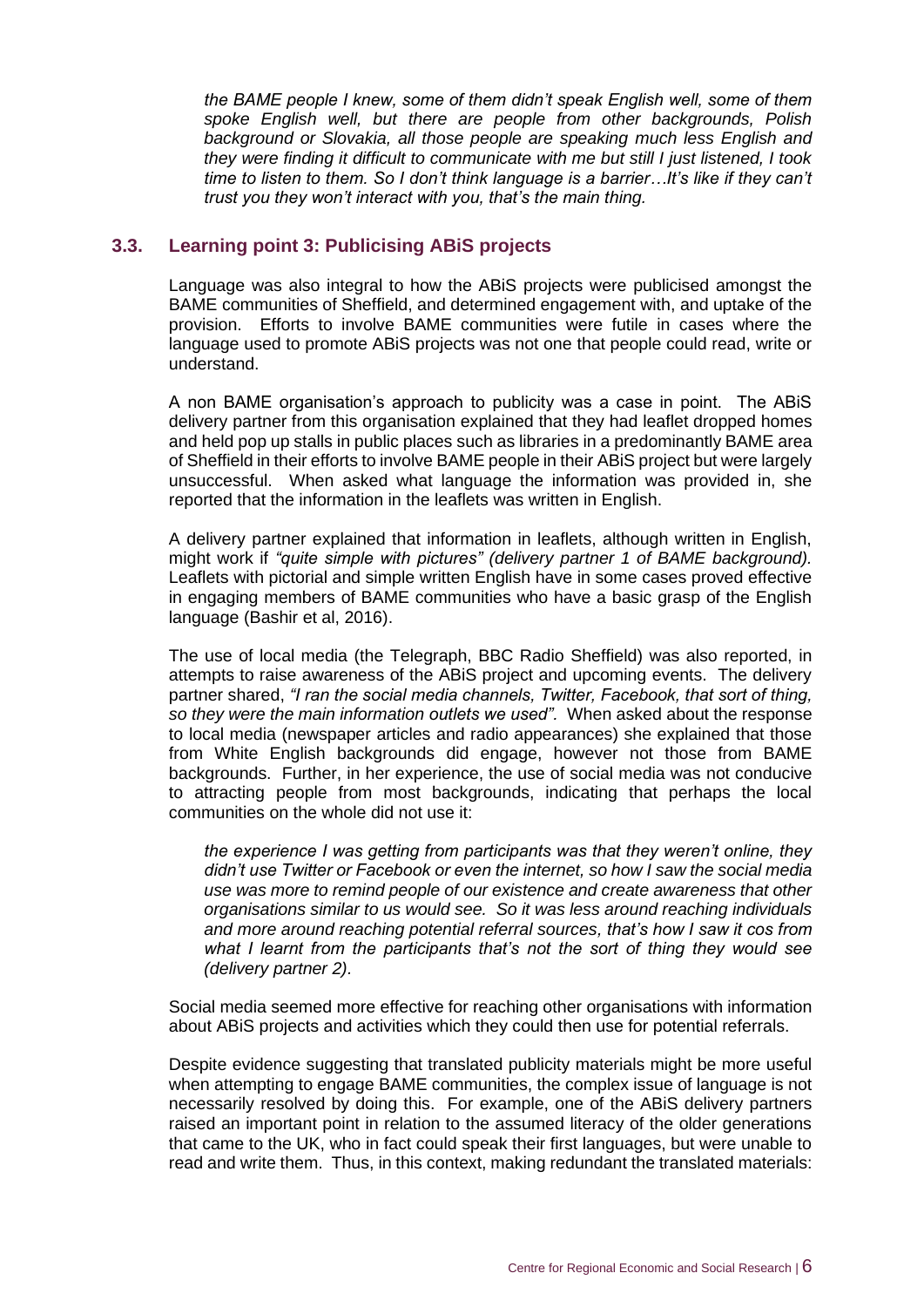*I think the promotion, just having leaflets translated into Urdu that we asked for took a long time coming but then that's presuming people can read and write, which a lot of them couldn't at all anyhow so it wouldn't matter what language it was in really. So, it's us thinking we're doing a job cos we're translating but we're not really, because these were older people that had come maybe for a lot of poor*  families back home and they never learnt to read and write so that was a big *learning curve I think (delivery partner 3).* 

Evidence suggests that apart from language, cultural perceptions and the norms of specific BAME communities presented a barrier to engagement in ABiS activity. For instance, one project which focused on better connecting people living in care homes with the community (visitors, family, friends) around them struggled to not only engage members of BAME communities but the BAME organisations that they had hoped to gain referrals from. The norms and perceptions of BAME communities 'looking after their own' were given as a reason for a lack of interest and involvement by some BAME organisations:

*often that becomes a barrier as to why would we [BAME organisations] engage with somebody from a care home because that's not linking into our community in any way because none of our community access that care home because they would be supported at home…sometimes that was seen as a bit of, I don't want to go as far as a failure, but a kind of, from some people in different communities it was seen as well if that person's being cared for in a care home then that is seen as that family haven't really supported them properly (delivery partner 5).*

This delivery partner expressed an interest in connecting a group of people from BAME backgrounds with a care home simply to raise awareness of how residents are supported and to provide insights into why people live in care homes. If anything, the barriers experienced by the delivery partner had motivated her to think about a strategy for increasing understanding of care homes amongst the BAME communities – a first step to encouraging them to engage with provision.

#### <span id="page-10-0"></span>**3.4. Learning point 4: what worked?**

Clearly, some approaches to involving BAME communities in the ABiS projects worked better than others. Firstly, those organisations with BAME employees were at an advantage when attempting to engage with those communities that those individual employees reflected in terms of language, culture, and so on. Extensive connections based on personal and professional experience were utilised by the BAME employees and they knew where to go (e.g., mosques, specific events, community groups) and which platforms to use to reach their communities:

*I know XXXX who worked for us at that time, he used connections and probably radio and things just to get the message out there, but we did end up with a group I think of about 30...but I think it was a specific radio for the community that we were trying to attract and he attended the mosques and things so he's quite wellrespected in that community, I think it was just contacts (delivery partner 3)*

The local community radio station is one example of a live platform for sharing news, entertainment, and information such as 'what's on' in local communities. With the scope to present information in various community languages, this method does not rely on community members being literate and reaches people in the home, who might not access public places, including those who are lonely and socially isolated. Local radio is increasingly being used to engage with BAME communities to make them aware of local issues, activities, and services (Darko, 2020).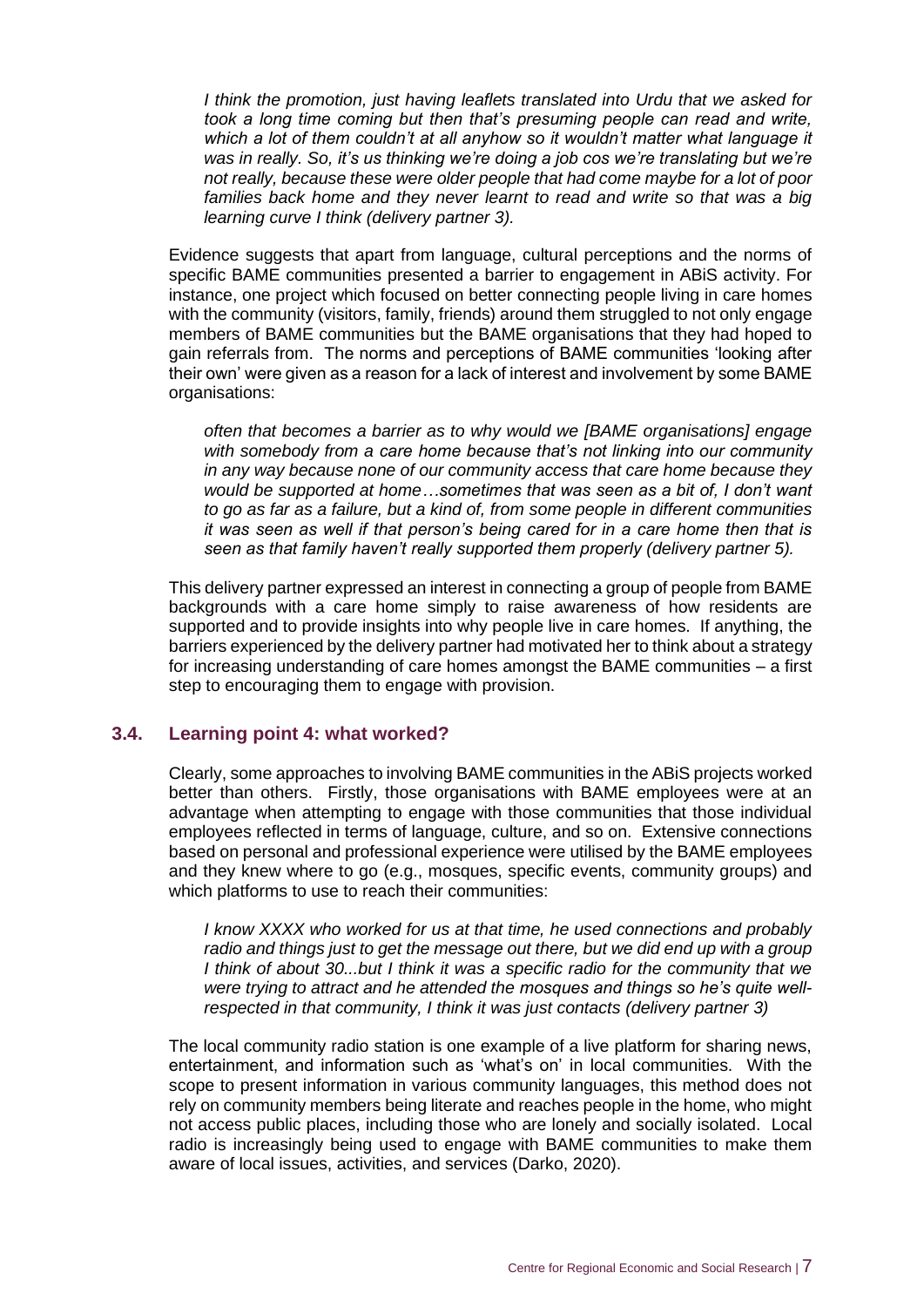An organisation providing services to all ethnic groups, including the White British, in specific target areas, had employed staff from BAME backgrounds, who utilised their expertise and community links to refer people to their ABiS project. The delivery partner, of BAME background, reported:

*we've been working with the BAME community for a long time. I've got a couple of colleagues who work as well-being coaches, they work really closely with, they're linked to the GP surgeries, so the GP surgeries have social prescribing so they're sort of referred in, so a lot of my referrals were from there (delivery partner 1).*

When asked what she thought was most effective in publicising the ABIS projects, she reported that the type of outreach work undertaken as part of her role, routinely visiting existing groups, organisation to organisation, getting to know them, imparting information word-of-mouth and being visible in the groups, drew service users to her.

This was reinforced by a BAME participant who had accessed an ABiS funded BAME group set up by the delivery partner, initially learning about it through word-of-mouth:

*I: so how did you hear about that Age Better activity?*

*P: I know a lot of people that go to the library, XXXX I know her from there cos I know a lot of Asians from there that used to work there or just come there to library and just chat and talk about different things (Shahida, ABiS project participant).*

Aadav, an ABiS volunteer, also drew on his established networks to engage participants for the ABiS projects and activities:

*through social café and other interactions, I promoted the programme and then got so many people joining in.* 

One of those activities was 'Walking Football'. In his words, *"two groups were very, very difficult to engage, one is [the] BAME community and two is men".* Knowing the popularity of football for so many men and that the ABiS target group was the over 50's, Aadav chose an activity that he thought would *'motivate'* and engage men. It wasn't an innovative idea as the activity already existed, however, it was one that he thought would be responsive to the interests of men in general. Although the focus of the activity was to involve men from all backgrounds in the ABiS project, he noticed that men from BAME communities (Pakistani, Jamaican, Chinese and Iranian) were particularly keen to take up this ABiS activity:

*when I found that I couldn't engage men I thought what will motivate them, I thought football and to be honest I don't really like football but then I thought so many men like football so how can I engage men? Create a football event. Then most of the people are 50+ so maybe walking football, that's how the walking football happened, already the walking football idea was around so it was easy for me to get into that, it's not my idea. Engaging men, while I was trying to do that I didn't particularly focus on a particular BME community or particular group, I thought men, that's all and maybe BME community people like football, so really you have to put your thinking cap on and then you need to find ways of engaging (Aadav, ABiS volunteer).* 

By taking their services to established BAME groups and community organisations in settings and locations that members of specific BAME communities were familiar and comfortable with, an ABiS delivery partner was able to effectively involve them in the project. She explained: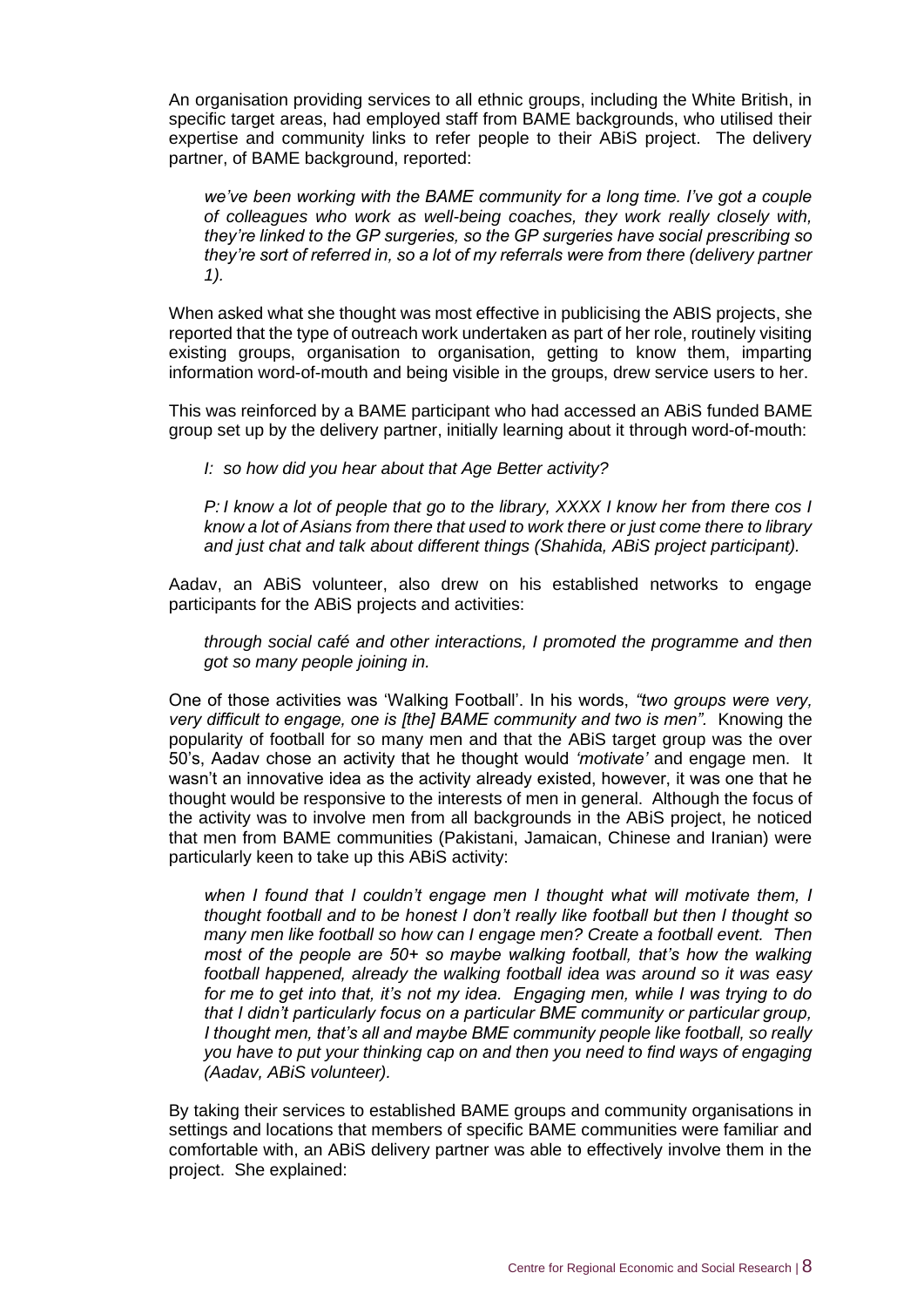*we started working with smaller charities in Sheffield who are specifically BME like XXXX [name of organisation] and we put groups in their place rather than asking people to come to our office (delivery partner 4 of BAME background)* 

This account revealed that lessons were learnt through partnerships, networking, and learning events with BAME communities. For example, the delivery partner established a good working relationship with a small BAME Mental health charity to learn more about BAME peoples' perceptions of mental ill health, the stigma and how to improve access for BAME communities to their generic service.

In another project, the delivery partner also took their ABiS funded service into the heart of the community but experienced a reluctance from BAME people to get involved. However, she observed that once one or two younger BAME women got involved, others too plucked up the courage to have a go, and eventually, the target group (of 50 years +) also participated, although supported by younger family members possibly due to language barriers, low confidence and so on. The following was reported:

*We went to Firth Park and gave the locals a ride [on e-trikes] round the park...we*  had a semi-influx of BAME participants, and it was sort of started by us taking *people who weren't over 50 but we said we'll take anyone so long as there's not someone over 50 who's waiting for a ride. So we took these two sisters and their young toddler daughter for a ride around the park and we found that the other Asian women who saw them doing that, it made them want to do it as well and it was a bit like a snowball effect, suddenly we had all these Asian women who knew each other or came over and said 'so and so told me, can I have a go? But that was really interesting because whenever we arrived at the park we would always do a few laps just to look out for people, tell them where we'll be for the rest of the day, and there were always loads of people from the BAME community doing a*  walk of the park, often women in groups doing their daily walk, but up until that *day none of them ended up having a ride (delivery partner 2).*

During the discussion, the delivery partner reflected on the potential advantages of building relationships with existing BAME groups, rather than approaching individuals to participate in ABiS projects, who perhaps due to low confidence, might not get involved. She explained that by accessing an existing BAME group, it might only take one/two people from that group to get involved, for others to follow suit:

*it made me think if I built a relationship with an existing group for that group of women then it would be easier because you're not singling out one person in a*  park on their own, you would hope that someone out of this community group *would have the confidence to come with their friend and then open the gates to the rest of the group (delivery partner 2).*

A lack of engagement with online support, activities, and services by older people in some BAME communities was highlighted in the account of a delivery partner. Whilst the dependency of older BAME people on younger family members was described in an earlier narrative about social activities, in this example, the delivery partner stressed that engaging BAME communities in online initiatives was difficult because people from such communities did not want to seek help from and burden family members:

*we'd get a community banker to talk about how they manage their bank because people are not engaging with them online, the older generation are scared of online...you find with a lot of the communities, they do live with family and the biggest thing I learnt over Covid and generally working on this project is even if an elder is living with their family they don't feel they have the right to ask for help,*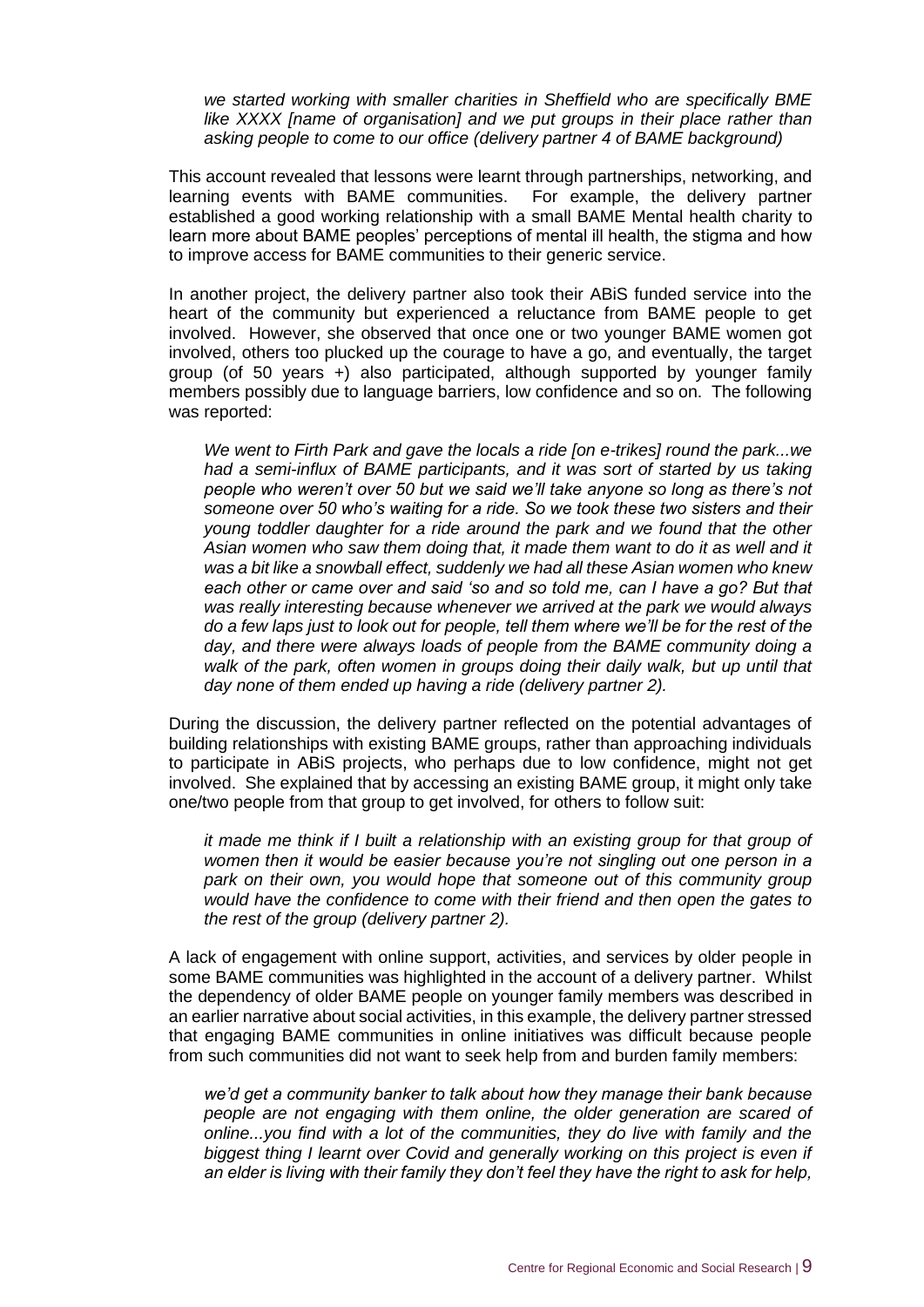*they feel like we've had our lives, we don't want to burden our family, we don't want to burden our children (delivery partner 1 of BAME background).*

As often policy and practice in health and social care has rested on assumptions about South Asian people, for example, 'looking after their own' (Katbamna, 2004), this account reiterates the need to move away from such notions, which in affect deny BAME people access to provision that is responsive to their needs.

Another lesson was that in therapy, group work with a creative focus was preferred by members of some BAME communities rather than one-to-one support. Further, where the therapist was of the same cultural background a fear around confidentiality was expressed. Evidence suggested that issues of familiarity, confidence, and trust underpinned the preference for group work:

*we have learnt that it's not always natural for them [people from BAME communities] to sit one to one with someone, especially if the therapist is from within the same community, there was a massive fear that confidentiality will not be part of it. People from certain communities feel more confident in a group situation so because Age Better in Sheffield is very much a test and learn programme we thought how about we offer creative therapy and hence we put an offer of art therapy in group setting and that was a big hit. That showed us that through creativity, through group work people from certain communities feel much more comfortable to engage (delivery partner 4 of BAME background)*

When asked whether some BAME communities might feel more comfortable accessing and participating in projects that offered women-only or men-only spaces, the narrative in a different account affirmed that this was the preference of older people from Muslim communities in particular:

*I think it does work better if you have men-only spaces…There is a Muslim elders group that works at one of the centres locally and that's popular but that's because they've got Muslim elder men group and then Muslim elder women group, so they've segregated that, that's quite popular (delivery partner 1 of BAME background).*

In this interview, the delivery partner expressed that sensitivity to gender segregated communities such as Muslim communities when promoting projects and activities had the potential to generate greater interest and engagement. Although she expressed some reservations towards running gender segregated groups, this was balanced with the need to respond to communities' needs and preferences. She described working with her male colleague to sensitively provide support, assisting him by translating and acting in the capacity of a chaperone when he worked with women from the Pakistani community:

*I: Did your colleague, who was male, find it easier to engage and involve men in the ABIS activity?*

*P:Yeah and when there was women involved, especially the Pakistani community, he would ask me to come and sit and translate for them and stuff like that.*

#### <span id="page-13-0"></span>**3.5. Learning point 5: The significance of 'trust'**

Several accounts placed 'trust' at the cornerstone of BAME communities' interactions with ABiS delivery partners. Engagement and uptake of projects was expressed as very much dependent on the trust between them. In one example, Aadav reported that his established working relationships with individuals (mainly non BAME) created 'trust' which 'motivated' them to be involved in the ABiS activity in the first place above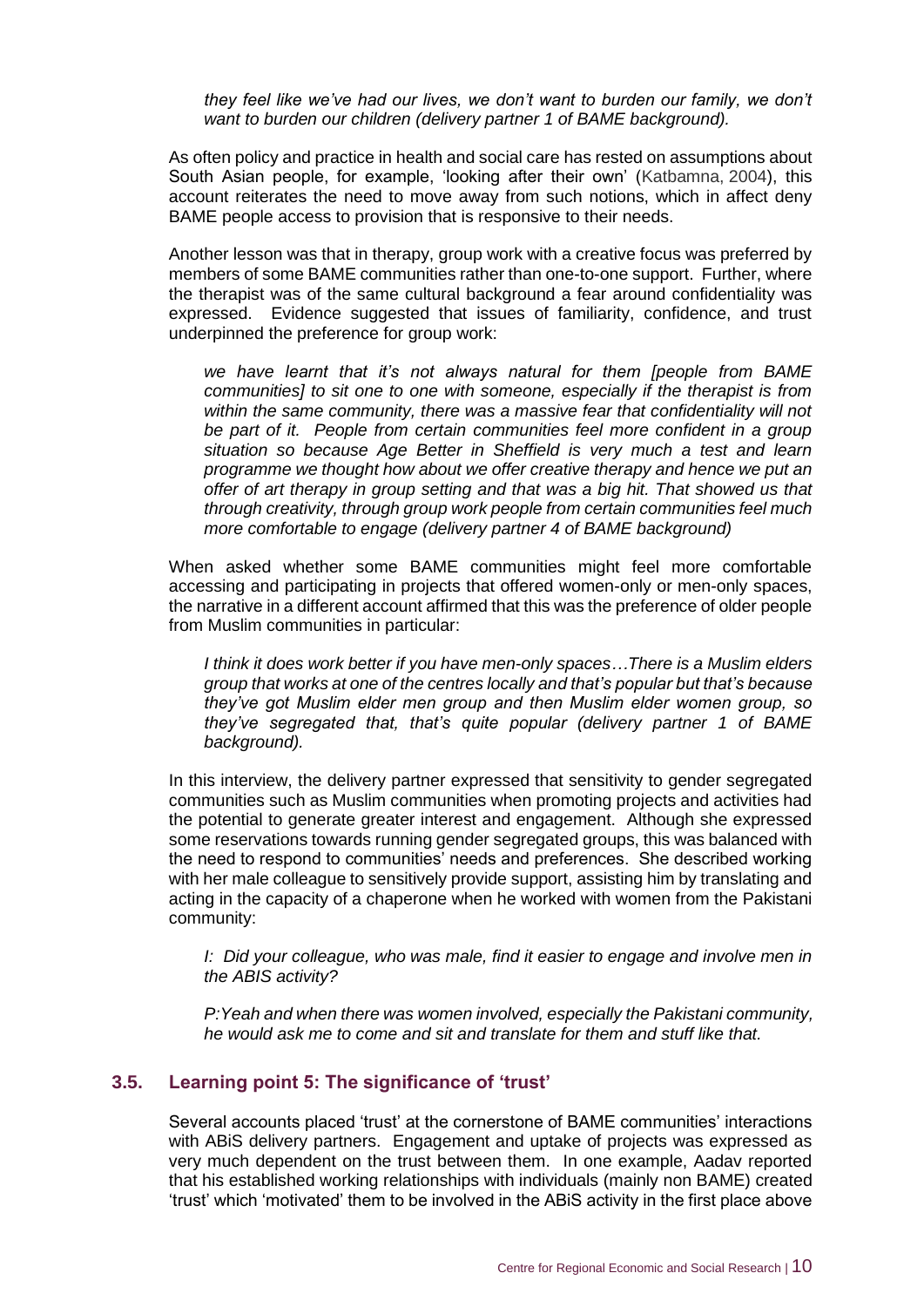anything else – including his explanation of the programme. He described his efforts to help participants to complete the ABiS paperwork, but fundamentally it was the 'trust' that aided engagement:

*there was a social café, that's where I started yeah...I had this Age Better joining form with me so I'll keep a bunch with me at the back of the room and then go and talk to people and tell them about the Age Better programme. I think it is because of the trust they had in me that they agreed, it's not my explanation of the programme but the trust they had in me actually motivated them to join. There are lots of questions to answer, some of the people are not happy to do that so I did it for them, sitting with them, it takes quite a lot of time cos it's a long questionnaire (Aadav, ABiS project volunteer).*

When asked what facilitated the involvement of BAME communities with whom he had not invested time building trust, again, he reported that it was trust in something other than an existing relationship - perhaps in his character, that led to their engagement:

*I can tell the reason in one word, trust. They trusted me, they knew me, I never knew them before but it's the way of interaction and they knew that they can trust me and I totally trusted them.*

During further probing into whether it was his identity and cultural background that might have helped to create that trust, Aadav's account revealed that rather than identification, it was his involvement in the social café and other activities outside of the ABiS programme that created some familiarity and trust.

In another interview, the delivery partner for a non - BAME specific ABiS project reflected on her learning around 'trust', which was concerned more with investing time in building trust rather than expecting it to be instantaneous:

*we all know that building trust and relationship with anyone takes time so it's not like you're going to go to a person within the black community and say 'listen I have this service, do you want to take part?' 'oh yeah sure, why not' it doesn't work like that (delivery partner 4 of BAME background).*

Trust was described as a two-way process in relation to the success of the ABiS projects delivered by another delivery partner. She emphasised the importance of trusting the target groups for such programmes to inform provision – their needs and preferences:

*trust your people to tell you what they want and I think the benefit with ABIS, it was flexible around that, it was a test and learn (delivery partner 1 of BAME background).*

Trusting BAME people to lead activities with their own communities potentially benefited delivery partners in meeting their targets, the volunteer(s) leading the activity, and crucially, the communities involved in the activities. As conveyed in the following account, being from those communities themselves, volunteers know what is needed in them, and usually possess the skills to be responsive to needs. Once supported to lead, and having nurtured a sense of ownership and promoted independence, people in such roles could be left to sustain activity:

*I think letting them lead, the one group that the volunteers ran, they kind of like*  led it well, you can trust them to know their community and know their people. *People, to me, are education more than a book is, so they've got the skills and things to know, it's the barriers that you just need to support with, the barriers of language, of accessing services. So, one thing I did really learn is they know what*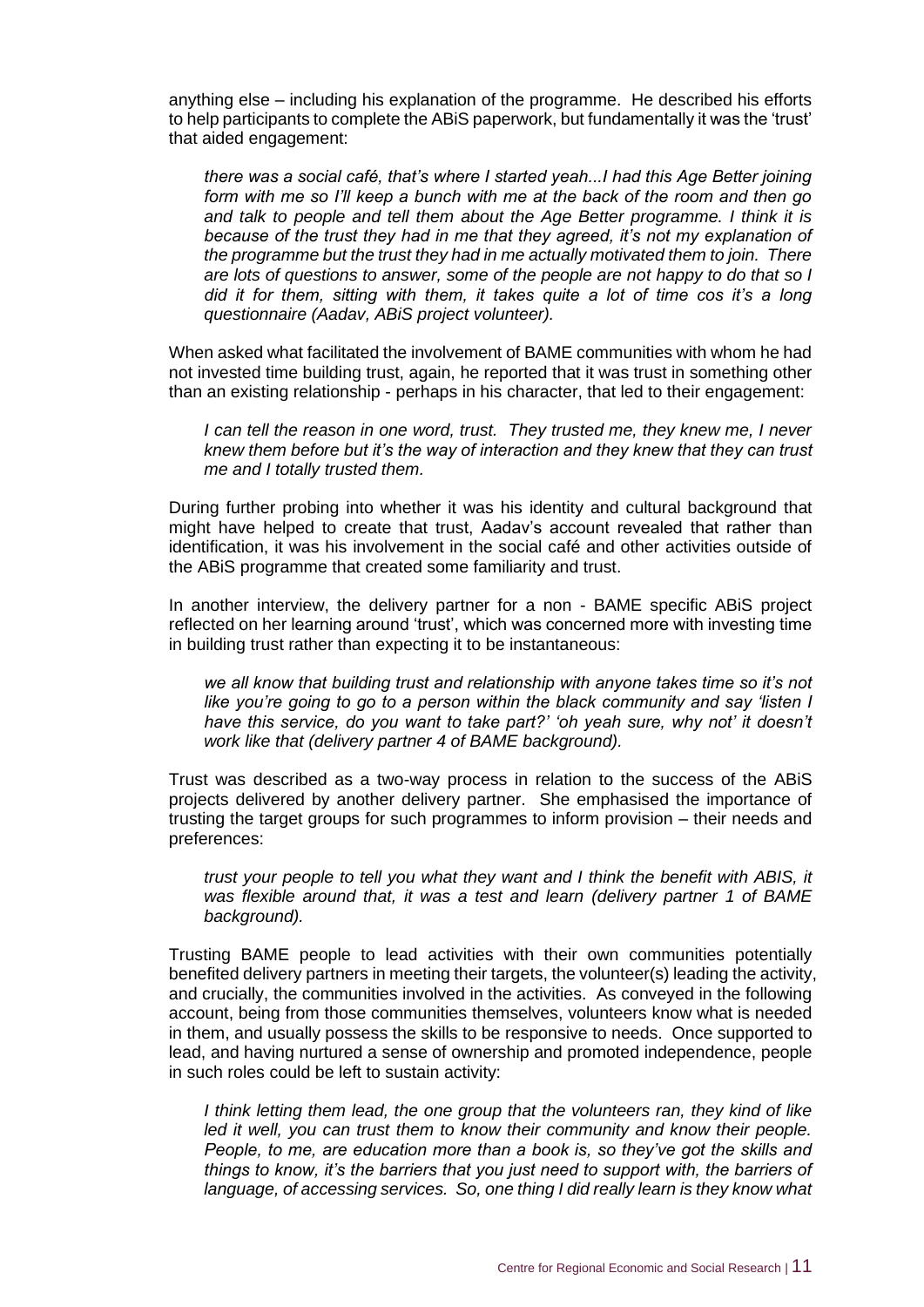*they want, they just need that support to get there (delivery partner 1 of BAME background).*

The interviews revealed that those organisations with track records of supporting BAME communities were able to deliver ABiS projects involving BAME people with few challenges, if any. Conversely, those delivery partners with little experience of working with BAME communities encountered numerous problems in trying to reach into, gain the trust of, and involve, BAME people. For a couple of ABiS projects with no track record of working specifically with BAME communities, the largely BAME target areas, such as Firth Park proved very difficult to successfully deliver in. In this one area, for example, a vast range of languages were spoken and different religious and / or cultural norms around uptake and involvement in services /activities existed. Significant learning had to occur about the different communities and their needs before projects could make any headway, if at all, due to the short-term nature of the ABiS projects and given the time required to build trust and relationships.

#### <span id="page-15-0"></span>**3.6. Learning point 6: Co-production**

Age Better in Sheffield placed 'co-production' at the heart of the programme, ensuring that service users, volunteers, and delivery partners were all given the opportunity to shape the ABiS activities and services to best meet needs. This principle applied to the local evaluation of the programme as well as at the Core Partnership level.

A pertinent theme when exploring BAME communities' involvement in co-production was the low level of understanding of what co-production means and involves. For example, this was conveyed in the following accounts:

*The whole co-design and coproduction is such a new concept as well and particularly for our members, they're so used to things being set in stone and they take part and just following an instructor, so maybe it's something new for the whole charity I think as a concept (delivery partner 6 of BAME background).*

*I think there were two main things, not understanding the language when it comes to co-production, it's too much of a jargon (delivery partner 4 of BAME background).*

Further, based on previous experiences of being consulted with, but to no avail, participants weren't always convinced that their say mattered and that they would influence any change. Delivery partners then set about proving that it did and that they had listened, whilst managing expectations at the same time.

In some cases, a preference was expressed for influencing and shaping aspects of the ABiS programme in an informal and unstructured way, which involved consistently providing ideas and feedback whilst involved in ABiS projects. The narrative of a delivery partner revealed this:

*Obviously, I used to do a group plan for each week, and I used to say what would you like to do and if they wanted to do trips out and stuff like that, we'd do that… Even when I were doing online, I would say to them 'what would you like on this online session?' Obviously you're enjoying the exercise' 'oh we'd like to do pilates' so I got them some pilates, so that type of coproduction in terms of group planning did take place (delivery partner 1 of BAME background).*

In another example, ABiS participants informed many aspects of their project ranging from the dates and times for meetings to when they wanted to take breaks to accommodate other important events in their lives. The delivery partner relayed: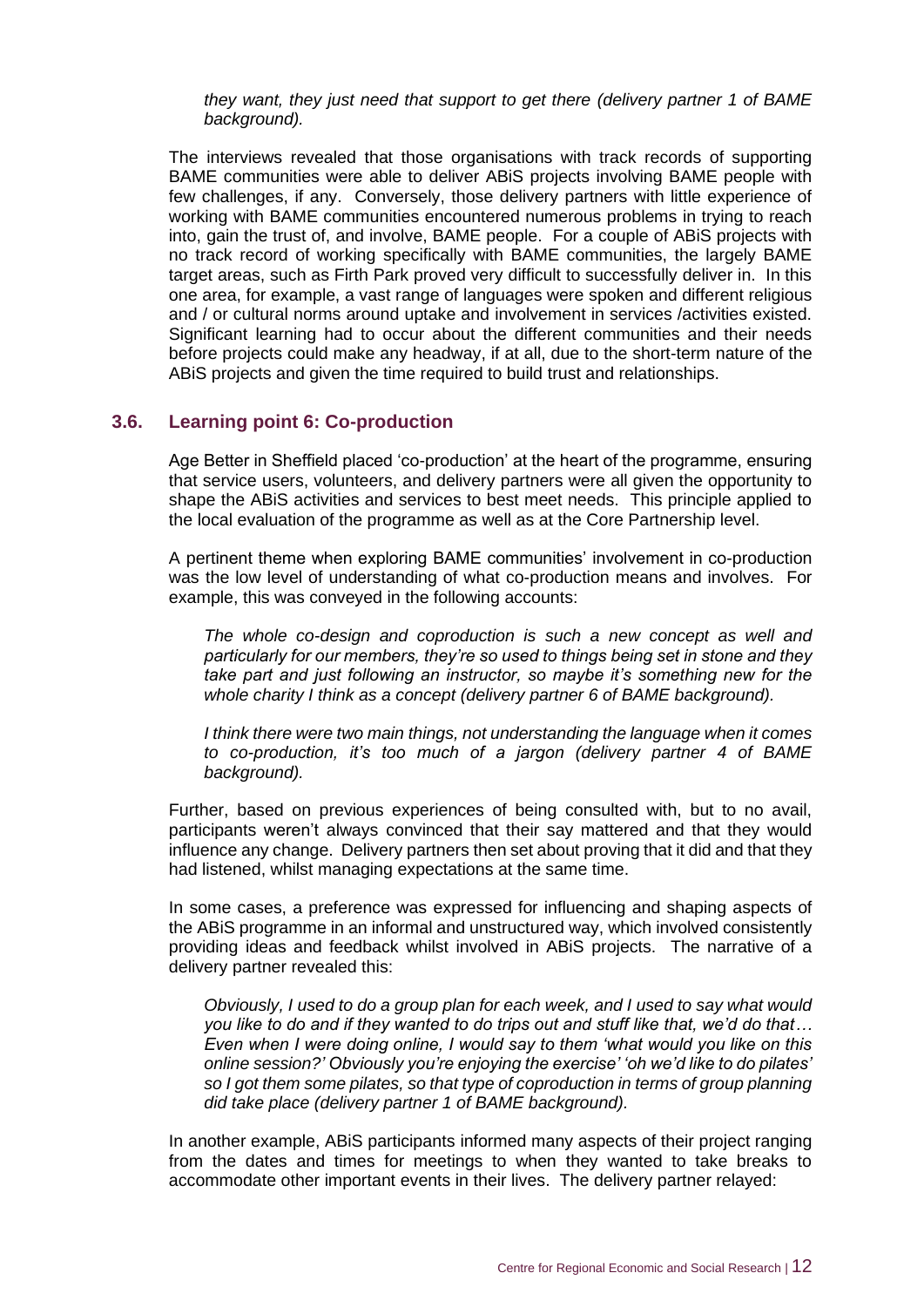*from the very obvious elements of co-production of how often do they want to meet, how long will be the session, what topics they will be covering, even to things like including breaks for any of the religious celebrations, Ramadan, having those breaks, sharing their food within their culture and community (delivery partner 4 of BAME background)*

ABiS participants in a different project communicated their needs by making cardboard models of smartphones to illustrate what they wanted to gain from using a real smartphone. The delivery partner recalled that during this exercise, ABiS participants, who had little or no experience of using smartphones clearly articulated their needs through pictorial means and using post - it notes:

*Now I'm thinking about it the smart phone one was actually influenced by the participants but because we had, I think it was a three month trial of doing the project and one of the things we had people do was use a cereal box and make their own smart phone and using post- - it notes to tell us what would they like to get out from the smart phone which tailored our yearly project which was we'll teach you these cos clearly you want to use these (delivery partner 6 of BAME background).*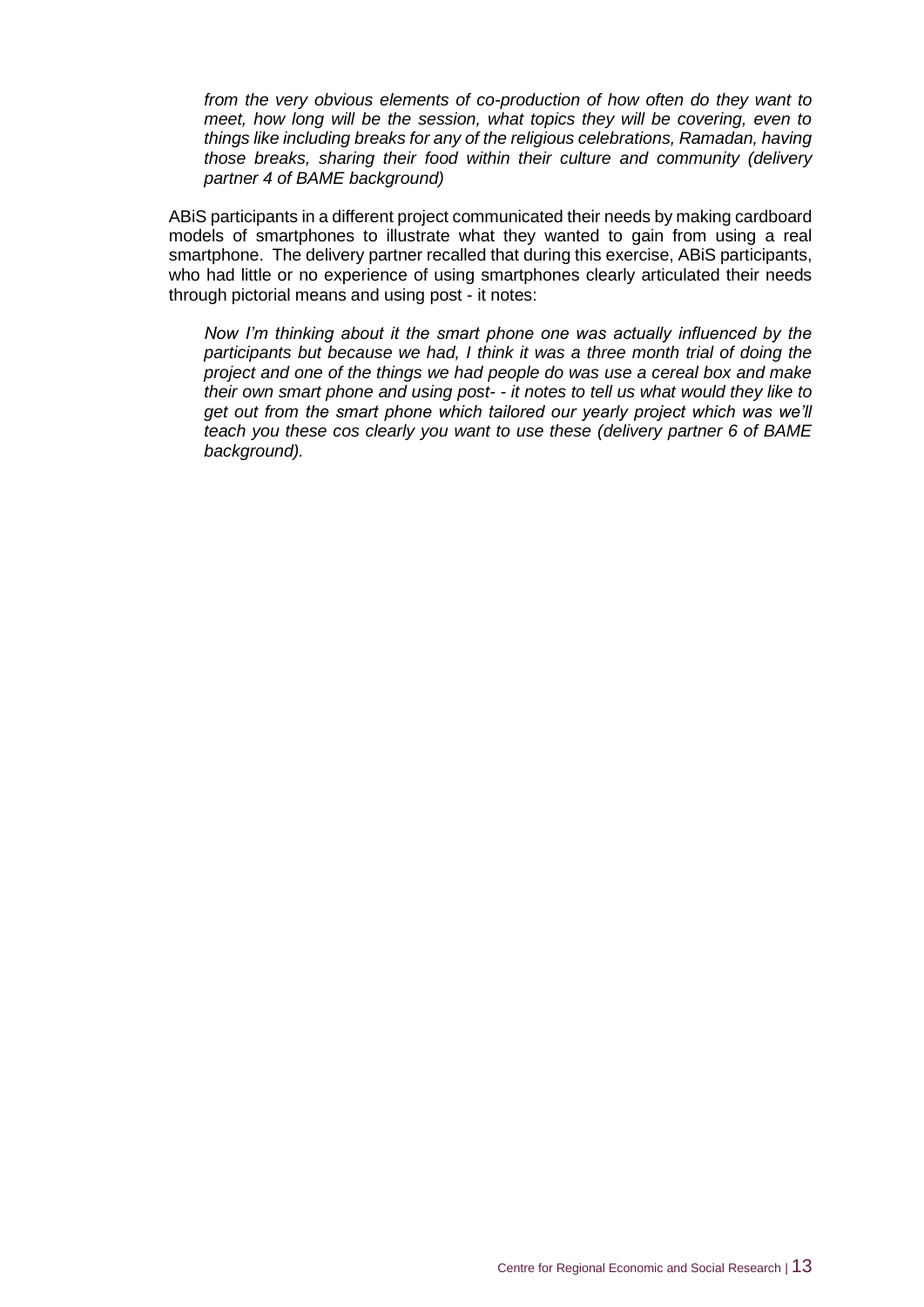## <span id="page-17-0"></span>4. **Critical reflection**



#### <span id="page-17-1"></span>**4.1. Critical reflection 1: Could the ABiS team have done anything differently?**

The extensive connections of some organisations, groups, and individuals within them, enabled reach into diverse communities, however, in cases where ABiS delivery partners did not have connections in BAME communities, the need for assistance from South Yorkshire Housing Association's (SYHA) ABiS team was expressed. In one example, a delivery partner considered whether a facilitative role by the ABiS team encouraging *"working more between the delivery partners"* particularly those with expertise of working with BAME communities might have helped their organisation to access and consult with BAME people to better understand the needs of their own target communities, she commented:

*I think XXXX who works for SOAR, she definitely speaks other languages, so whether there could have been maybe more overlap. but teaming up with another delivery partner and can we talk to your participants and get feedback in terms of what can we do to help the people in Firth Park who we're not getting to (delivery partner 2).* 

This view was echoed in the account of another organisation that had struggled to engage with members of BAME communities. She felt that the connections of the ABiS team might have facilitated better partnership work from the outset of delivery of ABiS projects with all networking organised by the team to happen around the same time:

*I think sometimes that might have been more useful to spread around a little bit more the connections that Age Better might have had in terms of the community because often we were trying to start from scratch, but everyone was…everybody's talking to the same people…I think sometimes we were all spending time trying to forge the same connections when if we'd had more involvement of okay you want to involve this church or this mosque or whatever, you all want to do that so let's all go together and interlink with each other a bit better (delivery partner 5).*

She went on to convey that the ABiS team might have saved them time and effort by being instrumental in sharing and facilitating connections to community gatekeepers, she commented, *"rather than us trying to build that relationship from scratch we probably could have been introduced much earlier to the right people, to those gatekeepers".* Perhaps SYHA's involvement/influence might have secured the cooperation of gatekeepers based on their existing relationship.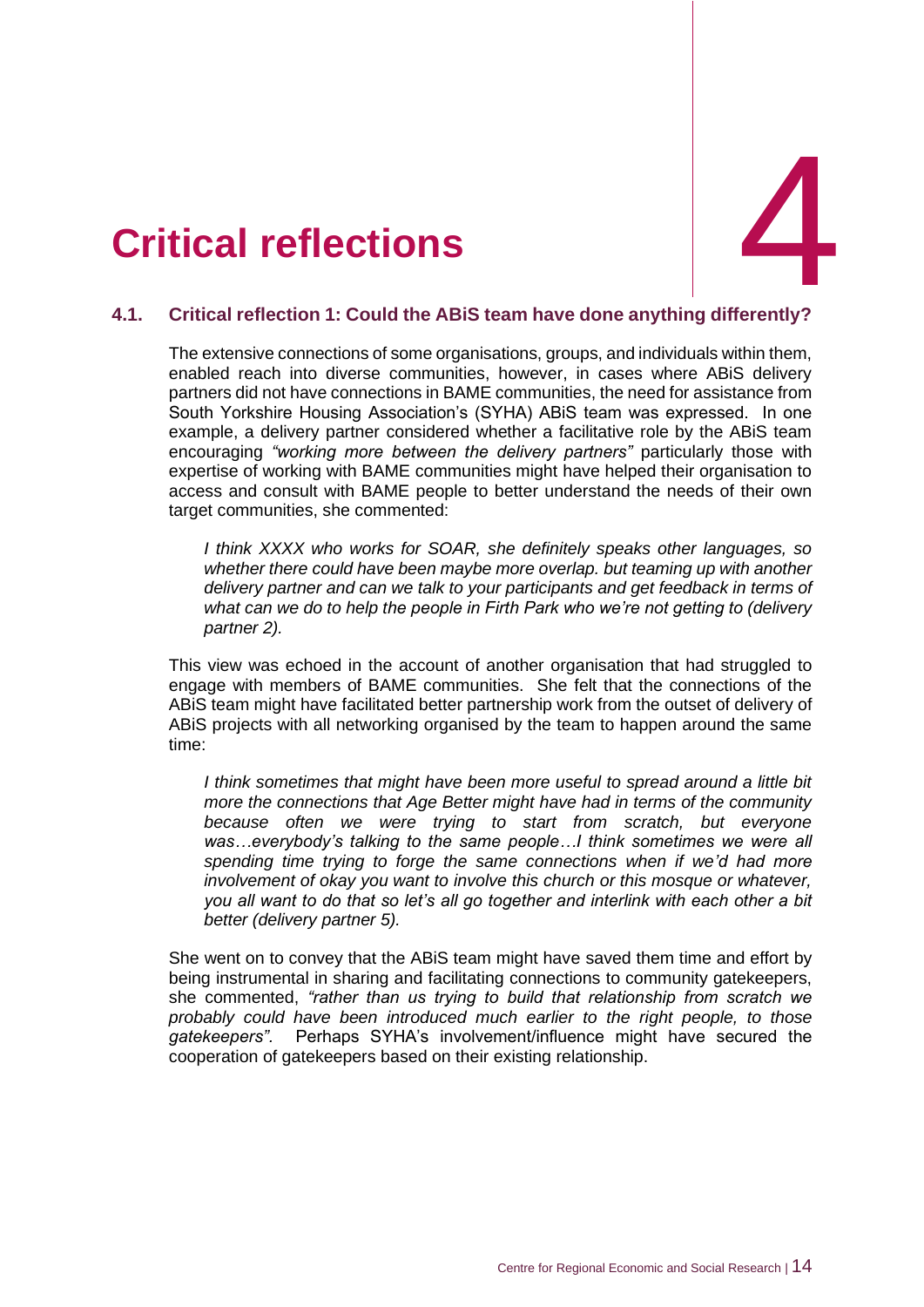Indeed, the importance of building relationships with BAME community gatekeepers was a notable theme in the interviews. A delivery partner emphasised that, in her view, such relationship building was necessary at the outset or ideally before the project delivery commenced. She remarked, *"if I would have a chance to do it all over again, I* would certainly try to build those relationships with BME communities, with the *gatekeepers to those communities, much earlier, wherever possible prior to starting the project" (delivery partner 4 of BAME background).*

#### <span id="page-18-0"></span>**4.2. Critical reflection 2: The impact of the pandemic**

The unprecedented worldwide pandemic undoubtedly impacted on everyday life, creating sea change to how people conduct(ed) and experience(d) work amongst a whole raft of other changes. Inevitably, the impact of the restrictions impacted on how the projects engaged with BAME communities and on how they were run, if of course, they were able to continue operating. Of the few examples emerging from the interview data, those with established connections with BAME communities and track records of working with them, were able to sustain project delivery, albeit on a basic level. The example of an organisation that was dependent on accessing ABiS participants through BAME community groups, GP surgeries etc rather than its own contacts with participants highlighted that the pandemic impaired their progress significantly.

When asked what affected their work with the BAME community during the pandemic, the delivery partner shared:

*what I mentioned before in terms of what I imagined in terms of being able to access community groups that were more likely to include BAME people. Even GP surgeries because the BAME population in those communities is so high that means they'll also be going to GP surgeries, but Covid has prevented all that sort of thing (delivery partner 2).*

This delivery partner's model for engaging BAME people rested on working more with other delivery partners, particularly those with expertise in working with BAME people. She had anticipated consulting with their BAME project participants, in community languages, using delivery partners of BAME backgrounds as interpreters, to gain a better understanding of what was required to engage BAME participants for her own ABiS project which was targeting an area with substantial BAME communities. The pandemic prevented this partnership work from occurring and consequently the project was unable to fulfil its ambition of reaching the diverse communities.

Less face-to-face contact and more virtual contact during the pandemic was also conveyed as preventing meaningful partnership working, sharing good practice and so on. This was expressed in the following narrative:

*instead of the delivery partner meetings being over Zoom, if they'd been face to face would that have facilitated more partnership working? I feel like working from home meant that the partnership working opportunities were really, really limited cos there wasn't the opportunity for you to access a working group all at one time cos they're not holding working group meetings...I think you work differently when everyone's working from home in terms of sharing best practice and tips and stuff like that, I think it makes it much more difficult (delivery partner 2).*

A delivery partner who was working closely with women from BAME communities reported having to change the way they worked because of the pandemic and restrictions, which confined the women to the home. This was described as impacting on their health and wellbeing: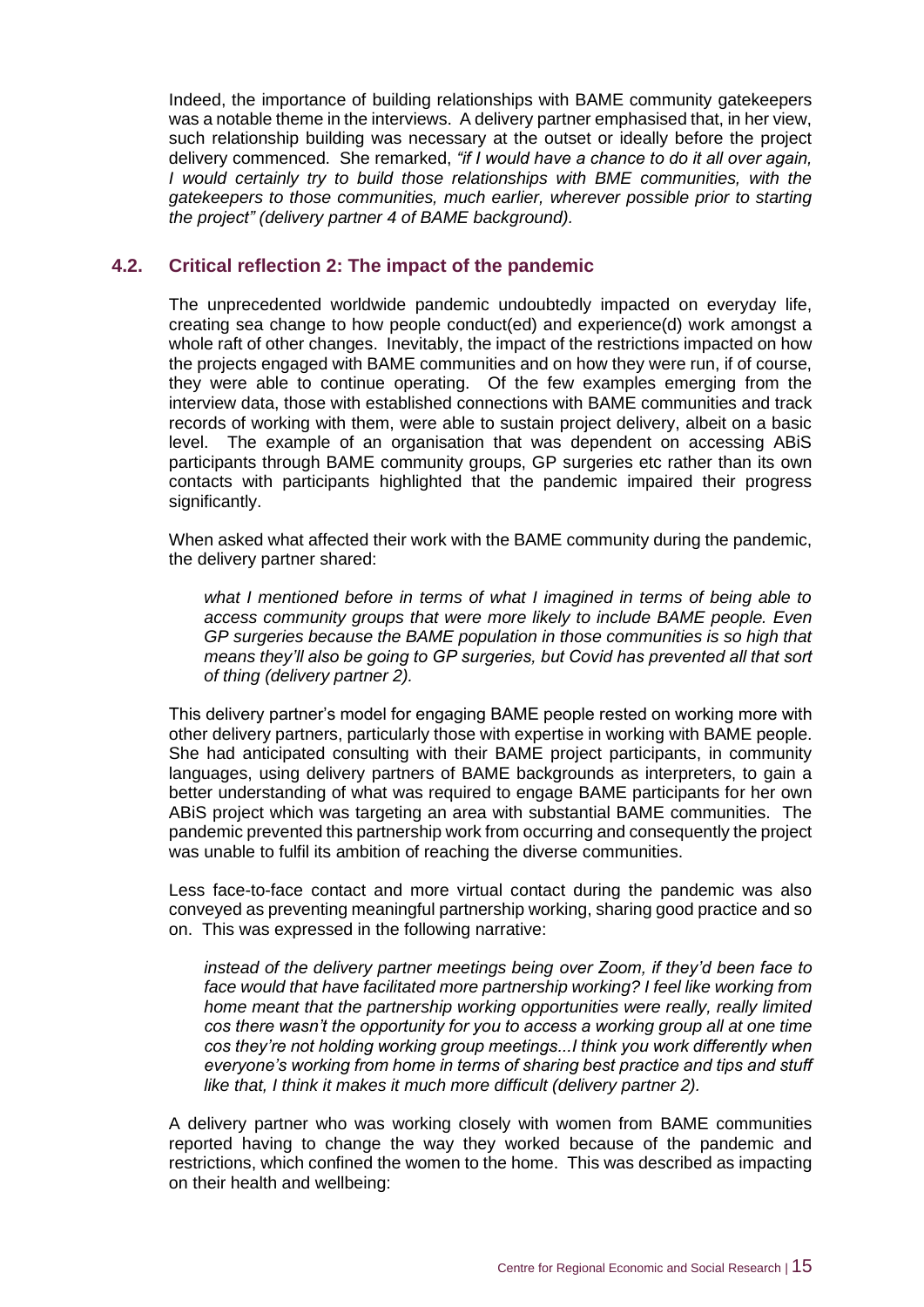*we started to do more phone calls, more home visits, like I said I'd go outside and meet them outside their homes or go in and then there was the groups that we were doing, we had to look at different ways because they were getting bored and depressed at home (delivery partner 1 of BAME background).*

With some funding for the tablet computers from the ABiS programme, the delivery partner began the challenging work of showing BAME women who had little, if any, prior experience of setting up and using technology to get online. Once online, the women accessed a virtual group for their financial, health and wellbeing needs:

*I set up a virtual one, did this group for people to get together and discuss Covid, discuss any well-being things, any financial things and then we did some exercises and stuff.*

A group, usually perceived as hard-to-reach, was enabled to access a gateway to online interaction, largely through their own perseverance, which calls into question the often-used term hard-to-reach when explaining endeavours to engage BAME people. Evidently, by investing time and effort the delivery partner established meaningful engagement with community members that did not speak or understand English and were not IT literate. She was able to provide support and guidance to engage the women in an entirely new experience that had implications for their ability to maintain contact after the life of the ABiS project. She recalled:

*I think the perception is they're hard to reach but the enthusiasm and the passion they have, the groups that I worked with, was amazing. If they didn't get online one week they wouldn't give up, they were like 'we'll try it again next week' (delivery partner 1 of BAME background).*

The impact of being able to access the virtual groups was discussed by the women, without which, the depression, loneliness, and social isolation would have recurred. This was conveyed in an example provided by the delivery partner:

*There was one lady, even in Covid when I did the digital class, one lady said 'I'm so glad I've come online, I've been missing everybody and my depression that I had before was going to come back'.* 

Fortunately, a different BAME organisation (mentioned earlier) had already worked (as part of an ABiS project) with its group to assist them to become capable and confident in using smartphones to connect with others. With this project occurring prior to the national lockdown members of the group were well prepared in using the phone technology and connecting with people, which went a long way towards relieving their loneliness and isolation. As was recounted:

*With the smart phone…I think it really benefited the members especially because that was done before lockdown and with the pandemic and isolation it meant that it enabled people in the Lai Yin Association to keep contact with friends and family. I think without that they would have been in real difficulties, so it just came at the right time (delivery partner 7 of BAME background).*

Whilst the pandemic affected experiences of the ABIS activities, by restricting them to virtual platforms like Zoom, this deep dive discovered two strong examples of how working differently with BAME populations, building basic skills and understanding patiently, allowed continuity in project activities and services. Virtually connecting for coffee mornings, dance and or exercise sessions, welfare advice and so on, all played a significant part in alleviating loneliness and isolation.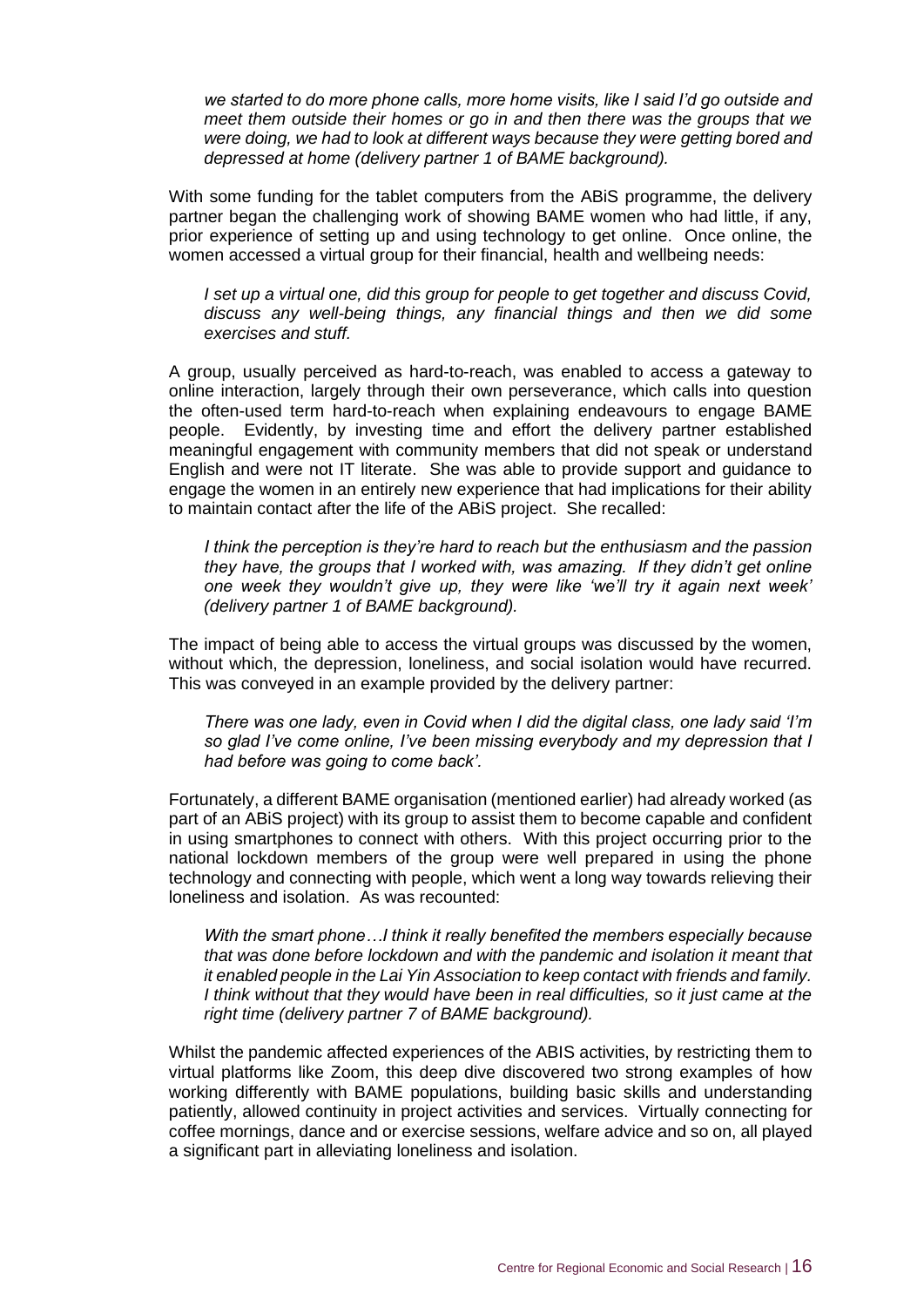#### <span id="page-20-0"></span>**4.3. Critical reflection 3: The Legacy of Age Better**

Evidence from the interviews revealed that the learning gained through the ABiS programme in relation to engaging and working with BAME communities was a catalyst for change. Whilst the uptake of specific ABiS funded activity might have been low, in some cases, providers had started to think about the causes of this and how they might work better with BAME communities. The Deep Dive captured evidence of considerable learning resulting from the lack of involvement or uptake of BAME communities. ABiS funded projects started to think more about tailoring current and future provision to better meet the needs of diverse communities. Reflection triggered an eagerness to make changes. Perhaps one of the legacies of the ABiS programme was setting thoughts in motion for creating change. This was reinforced in the account of a delivery partner who stated:

*maybe the seed was planted but it's taken other thing[s] to align in relation to that...not just in terms of XXXX [name of project] but also in terms of funders, commissioners, people wanting to do better, people wanting to do more and looking to engage different communities and that not being seen as that's that community's problem…I think there's so far to go in terms of lots of different elements but things always plant a seed and make you think about things, not maybe at the time but make you think as you go along and have that experience and that makes you think about something in a different way (delivery partner 5).*

In this account, the delivery partner reported that before involvement in the ABiS programme they weren't doing as much targeted work with BAME communities, although their services were generic and did not exclude BAME communities. However, reflection on, and learning from, the programme led to concerted efforts to better meet the needs of BAME communities through more targeted work – *"we weren't targeting in the same way that we are doing now, we're trying to learn a bit more and be a bit more open".*

The networks established during the programme and collaborative work led to mutual benefit for some ABiS projects beyond the lifetime of the programme and facilitated learning that enhanced understanding of BAME communities. In one example, the ABiS delivery partner outlined how the collaboration had aided knowledge exchange and opened opportunities for the BAME charity they worked with:

*I introduced her [the lady from the charity] to some of my contacts, I know now they're doing really well, we're still in contact. We're still sharing learning, but it was the first proper contact that I had during my time at XXXX [name of organisation] with someone from a different community where we sat in a very open and honest way, started talking about what mental health means to me and what does it mean to them, how they see it, how we see it (delivery partner 4 of BAME background).*

Perhaps a legacy of the ABiS programme is that it has put other projects that specifically cater for BAME communities on the map by raising their profile through joint work.

The 'test and learn' principles underpinning the programme certainly provided ABiS delivery partners the scope to think carefully about what worked, what didn't and what might have been done differently. This, coupled with the co-production philosophy of the programme allowed thorough consultation with ABiS participants in encouraging them to shape provision to reflect their needs. As was emphasised*, "trust your people to tell you what they want and I think the benefit with ABIS, it was flexible around that, it was a test and learn" (delivery partner 1 of BAME background).* Both 'test and learn' and 'co-production' approaches to the ABiS projects fostered a culture of reflection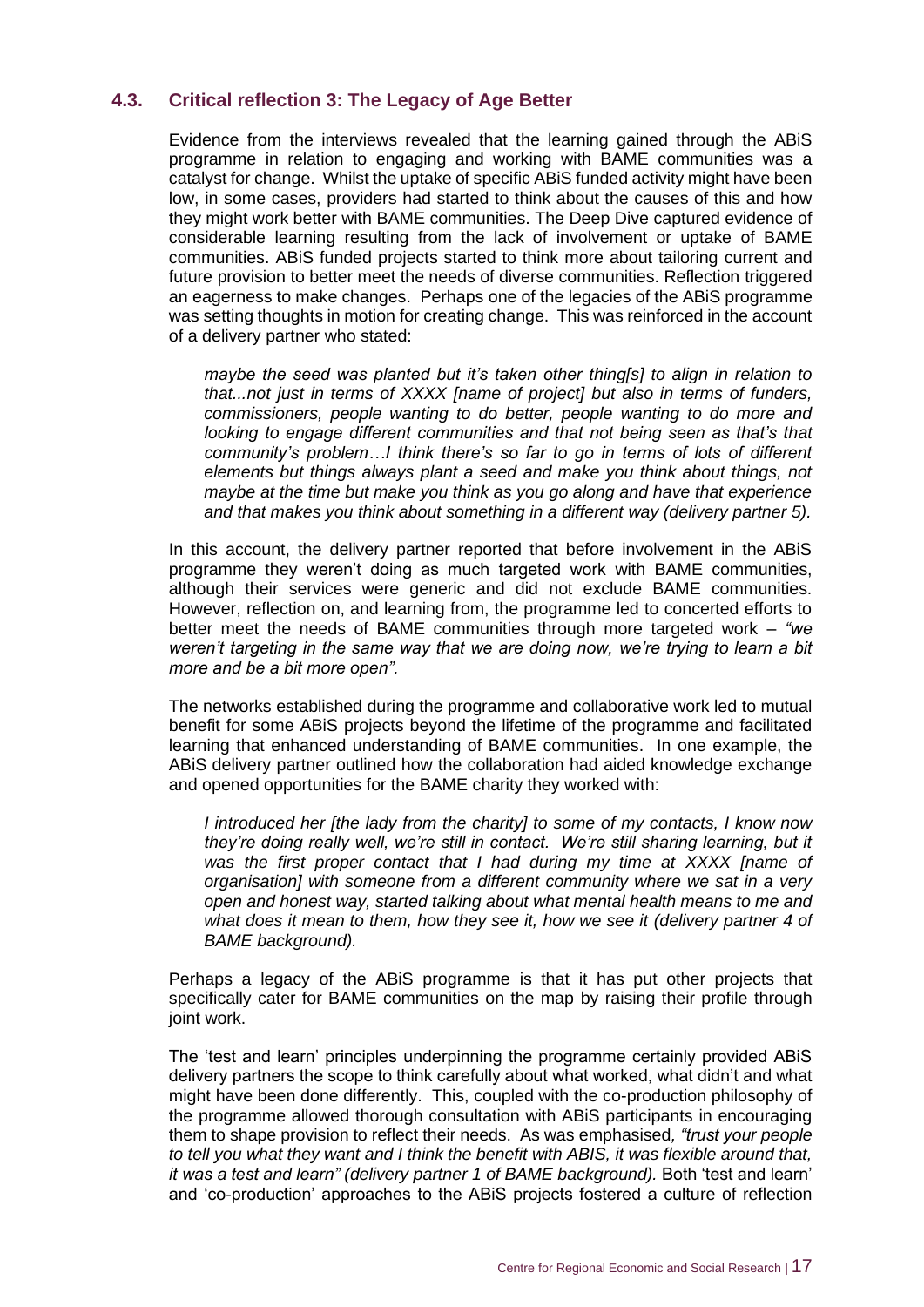and adjustment, which generated benefits for BAME participants, in some cases, and where delivery partners learnt lessons towards the end of ABiS project delivery, they demonstrated a strong commitment to improving future provision for BAME communities.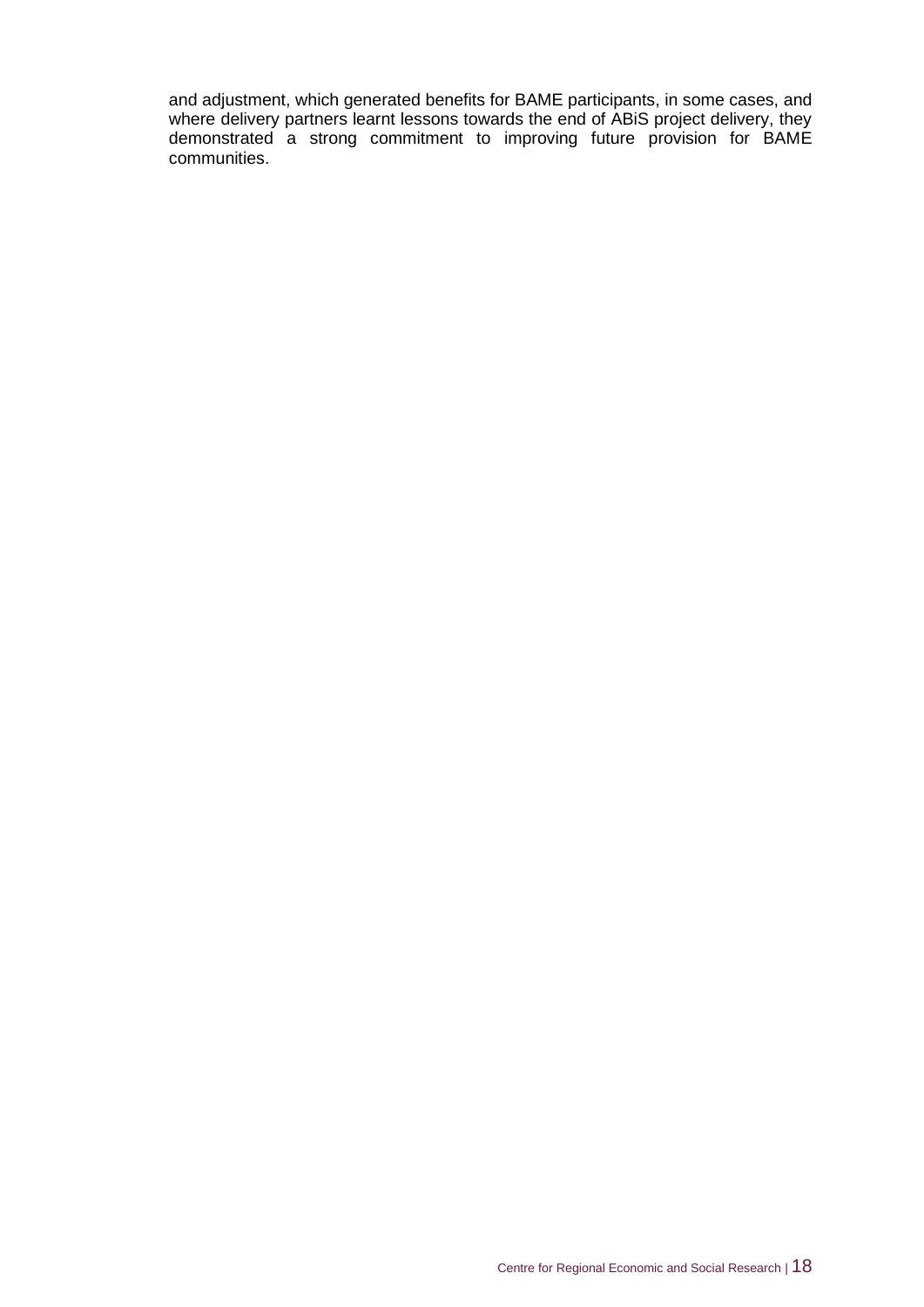### <span id="page-22-0"></span>5. **Impact**



The accounts revealed that the impact of the ABiS programme on BAME people occurred on an individual level and community level. On an individual level, ABiS project participants reported the benefits of getting out of the home, getting to know people, participating in activities and learning new things, which all contributed to reducing loneliness and social isolation.

In one case, Shahida, who had recently been widowed, and had no contact with family, shared how prior to participating in the ABiS activity she had lacked the confidence to get to know people and express herself. These were local people that she often saw in public places but did not have the confidence to speak to. She commented:

*I: So do you feel getting involved in that project [ABiS] has helped you be more in touch with people?*

*P: Yeah cos I feel more confident, and I say what I have to say.*

*I: Have you got to know new people?*

*P: Yeah, I knew them before but didn't speak to them, XXXX said do you know this aunty, do you know that aunty and did you know this person and I said not by name, I just see that person in the Firth Park shops and things like that.*

The ABiS project provided the opportunity for group visits to cities outside of Sheffield for shopping, food, and conversation. The range of activities were especially appreciated: getting to meet new people, singing, talking, and experiencing different places to eat. Prior to her involvement in the project, the participant went out less often, usually on her own. She reported:

*I: Do you feel that helped you to overcome your isolation or feelings of loneliness?*

*P: Yeah it did a lot, I used to go out but not too much, just go out to town and come back and look round (Shahida, ABiS participant)*

When asked if she had learnt anything new through the ABiS project, Shahida recalled that she had found out about different places, some she had been to, and others she hadn't visited before. The delivery partner for this project emphasised that the activities were influenced by the participants; they decided where to go and what to do. In light of some of the restrictions at home experienced by the women, alluded to in the interview, the project was liberating. Women in their 80s and 90s were getting out of the home and meeting up with each other on their own terms:

*I think it empowered them in some ways getting out together because these were a lot of older ladies in their 80s and 90s so they were quite, not getting out and about so it was good to just totter down locally and get together and I felt they*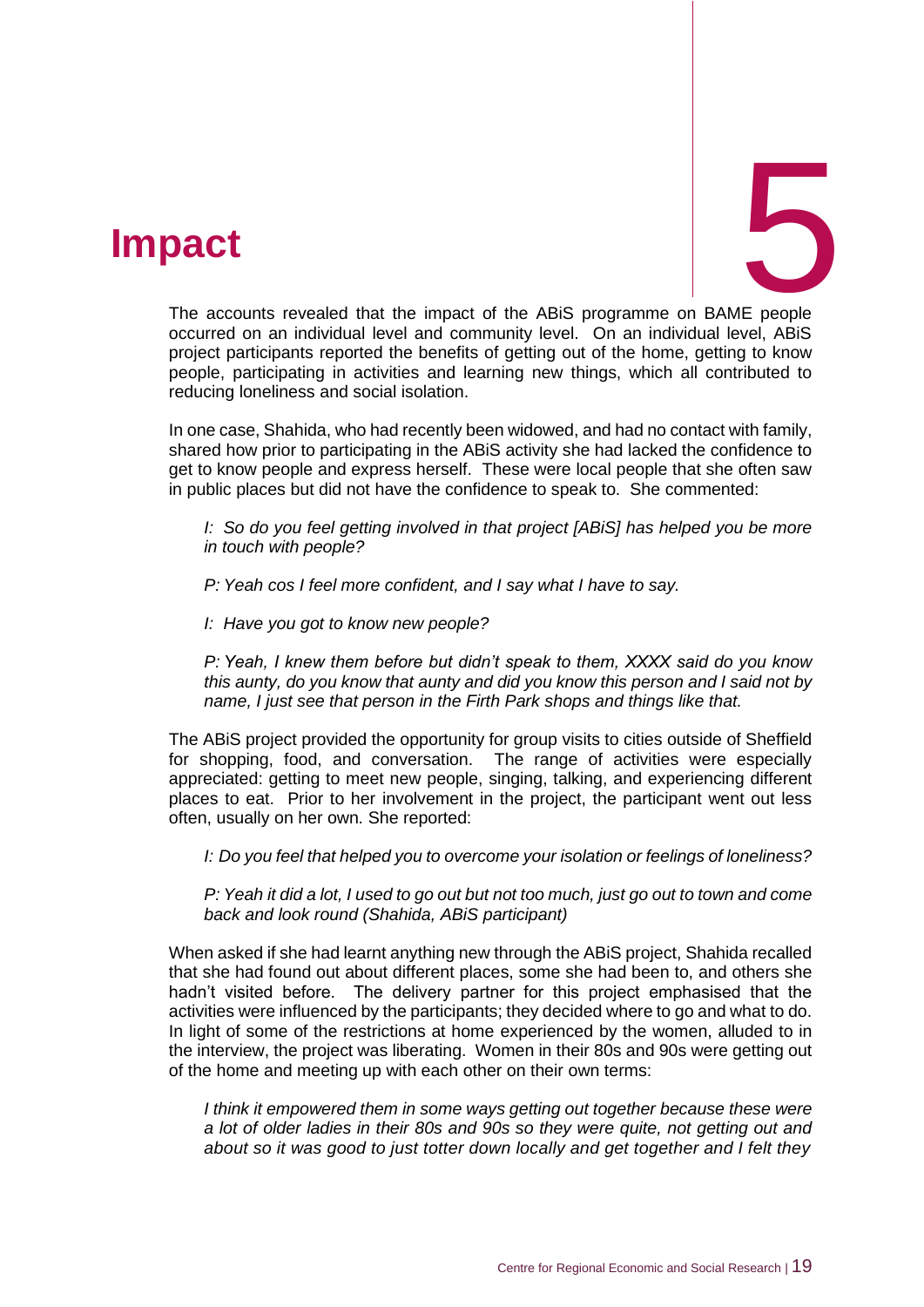*enjoyed the social environment because not everyone's experiences at home were great, without going into detail, but it just felt they could be their own person was some of the feedback I got and they could talk about issues that they can't to their family and things together. I think they decided what they wanted to do on the activities, it was down to them. We planned a trip to Bradford because I think that was a key area with the markets and things that they wanted to go. But most of the time it was more about just socialising and having a few hours together and doing a bit of craft type work as well (delivery partner 1 of BAME background).*

In another example, Ju, an ABiS project participant, aged 65, living with her husband, rarely went out due to a knee problem. She described feeling lonely and at times depressed prior to taking part in the Age - friendly Group:

*I: Can I ask do you see your friends often or rarely? Do you have any friends and how often do you see them?*

*P: For me before when I take [part in] Age - friendly Group [ABiS], before I stay at home more and just do my housework, things like that, not go out much because I have a knee problem.*

*I: So XXXX [name of participant] when you say you didn't go out much, how did you feel when you were at home all that time?*

*P: Feel a bit lonely, you're just on yourself, you can use that word isolation because you only see your husband so sometimes you feel depression I would say (Ju, ABiS project participant).*

A different member of the Age - friendly Group, Fen, aged 64, explained that although she didn't feel particularly unhappy before getting involved in the ABiS project, it was only through the project that the relationships between her and the other participants and volunteers improved by spending more time together and communicating more. Her experience through the project enabled her to help others, making her happier and feel a sense of personal fulfilment. The interpreter relayed, *"even though at work she's very talkative it's not the same, it's like this project's helped her be more confident and just happier that she's been able to help at least one person".*

Fen first accessed the ABiS programme through the 'Smart Phone' project, where she learnt how to use YouTube, Google and WhatsApp, and teach others how to use it as well. Sometimes, when meeting up with others for a walk or lunch, the participant reporting using WhatsApp to arrange the meeting and then Google maps to find the place and the bus times.

Learning how to use WhatsApp was pinpointed as being particularly useful for connecting and communicating more with friends and family abroad. The Interpreter relayed:

*She says it's definitely helped her to connect a lot more, it's not just saying hello, goodbye or how's your day, it's having a lot more conversations and because her brother is in Hong Kong and before WhatsApp they might have a phone call on the landline and that's very inconvenient so to use WhatsApp, and she had to teach her brother how to use WhatsApp and now they're using it to talk a lot more and share stuff between them.*

Ju reported that involvement in the Age - friendly group influenced her to think in depth about ageing, and what she had in her life. Rather than focusing on what she hadn't got, her focus shifted to the positives in her life. Since involvement in the group, she was able to stop negative thoughts building up by adopting a more positive mind-set: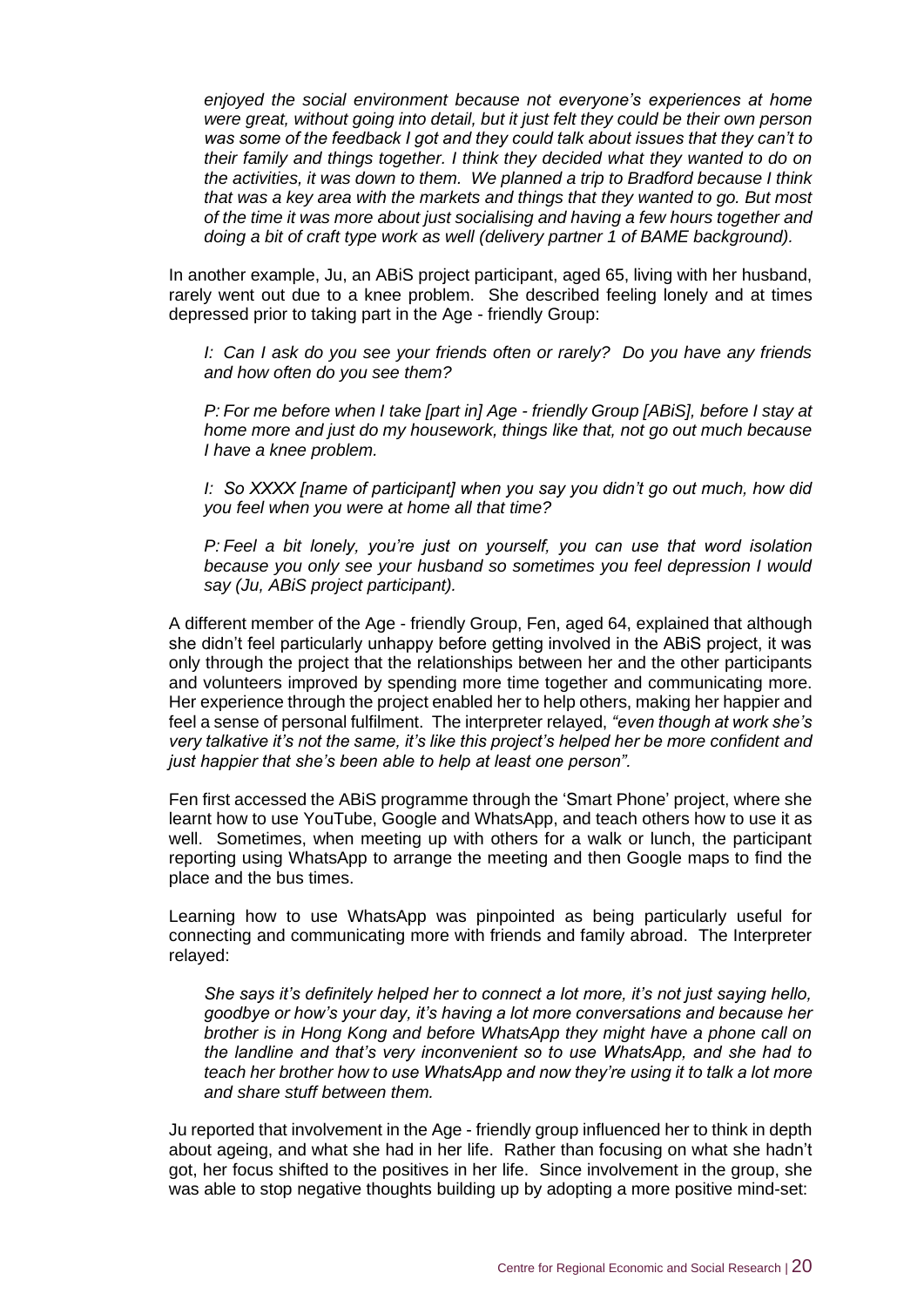*that [the Age - friendly - Group] make me think about why do I think negative more, why I not thinking what I've got or what I have, life has a lot of nice things, so it made me completely different thinking. I would say it changed the way I think ageing [about], so I go out more, I meet people more and do something I like, we go swimming three times in a week now… have a dance class even though I can't dance much but I sit down and move my hand, move my leg and meet people, it's a much different feeling, I feel happier, you feel you've got people to talk to and you enjoy what you're doing and to talk to people, to share things to people…I think when I've gone through that Age - friendly Sheffield my life has changed and the main important thing is my mind and my thinking (Ju, ABiS project participant)*

By going out more – talking and sharing her experiences, keeping active by swimming more often than she had done previously and trying something new like dancing, Ju was able to turn her life around and feel greater happiness. Her narrative revealed that her attitude towards ageing facilitated the practical changes to her way of life which in turn improved her physical wellbeing, in addition to her mental wellbeing:

*I think I go swimming more because it helped my knee more flexible, more smooth*  when I'm walking. I enjoy doing it as well because when you feel good, when *you're not in pain that much you feel more happier.*

Both participants reported additional benefits emanating from their involvement in the Age - Friendly Group. For example, they independently arranged lunch with other groups outside of the ABiS funded activities and connected with walking groups to discover new places. Fen commented:

*If I've got free time I will text a message to my friend, if we can meet together, have a coffee, have a chat. It changed me, [I] go out more.*

Older people from BAME backgrounds benefited from an ABiS project (targeted at people from all ethnic backgrounds) which focused on the relationship between visitors to care homes, exploring why some people visit and other people don't, and how to better connect the person living in the care home with the wider community as well as family and friends. The delivery partner recounted the following example as a positive outcome for the husband of a lady in care:

*So we had a gentleman whose wife was Hungarian and it would take him two buses to get there, to then get there and she might not be in the best mood or she might not particularly want to have a conversation with him. So it was things like looking at ways in which he might want to engage in the care home in a bigger way, so doing things like there was a little garden so we got him gardening equipment and he set up some tomatoes and strawberries and it's engaging him in terms of I can come and feed the tomatoes while I'm there and do something and feel like I'm actually part of something rather than just coming to see my wife and maybe not getting much interaction from that in some way (delivery partner 5).*

In this case, the ABiS participant was better engaged with his wife's care home and perhaps given a sense of purpose and reward in a situation where he might have felt powerless in relation to contributing to improving his wife's circumstances. His gardening efforts might also have benefited the wider care home community of staff and residents.

In another example from the same project, the delivery partner recounted that residents, their families, friends, and staff interacted and engaged in the different cultural experiences promoted in the care home, which possibly increased their knowledge and understanding and /or added to a sense of feeling valued amongst the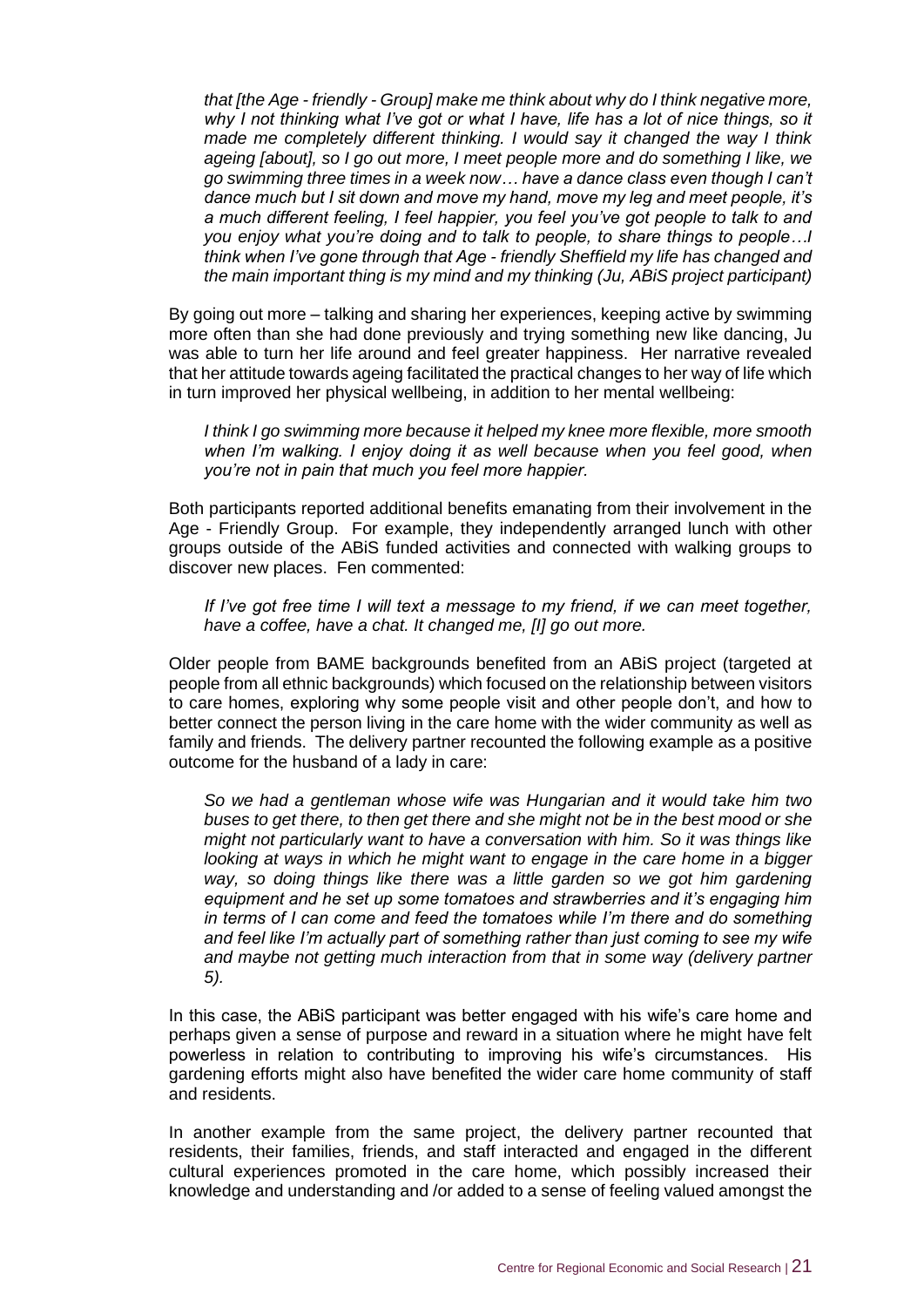BAME residents. Importantly, efforts were made to ensure that the 'moments of joy' (pamper sessions, art, music etc) created by the project were inclusive and reflected the experiences of the BAME residents. The delivery partner reported:

*I think the connection was huge really in terms of interaction with others, interaction with different cultural experiences as well both ways...there were a few people from a Caribbean background and so that was quite interesting in terms of looking at that role and their relationships with their family, but also looking at some of the moments of joy that we created were linked into some of their experiences and I think that was really important from a care home point of view (delivery partner 5)*

A different delivery partner specifically recalled the involvement of a woman from a BAME background. She recounted her journey from initial involvement with the ABiS funded service, and her progression into other provision and then becoming a volunteer for the project. This account revealed how a service user was supported and empowered to support others:

*I remember specifically one lady from the Asian background who benefited from one-to-one therapy then she went into art therapy in a group setting and then she became our peer mentor and she was very much an Age Better ambassador for the project because she had that journey (delivery partner 4 of BAME background).*

Another example highlighted the experience of Aadav who started his Age Better journey in two roles; as an ABiS Champion and ABiS Mentor, moving onto peer research to contribute to the evaluation of the programme, and, lastly, sitting on the Core Partnership to influence at a strategic level. He received training for the different roles through the ABiS programme. Aadav explained that his motivation for involvement in ABiS was to help others, which he did directly or indirectly in his various roles, and this gave him satisfaction as well as keeping him busy. When reflecting, he realised that he didn't feel lonely because of his heavy involvement in voluntary work. He commented, *"the other thing is I don't have loneliness and social isolation because I am busy all the time… that's one way of becoming not lonely".*

Evidently, members of BAME communities benefited from their involvement in the ABiS projects, particularly those provided by delivery partners of the same, or similar BAME backgrounds. Notably, where non-BAME specific projects provided examples of BAME peoples involvement these were limited to narratives of one or two individuals' trajectories through the programme who inevitably stood out due to their minority position. As one delivery partner commented, "*I wish we would have many more of those stories within the BME communities".* Whilst the stories of BAME people should be told, the amplification and repetition of these stories should act as a reminder that the challenges and solutions to BAME underrepresentation in generic services and activities require investigation proactively.

The accounts evidence that benefits of the ABiS programme were derived on a community level. A case in point is a project which engaged people across different generations and connected families, friends, and the wider community with people in care homes. Through her own reflexive practice the delivery partner demonstrated an awareness of, and commitment to, valuing diversity and better meeting the needs of BAME residents of care homes. She stressed that the needs of White British people were met in such settings, in terms of food, activities, entertainment and so on, but little thought was put into how someone from a different community might be best supported. Instead, a 'one size fits all' approach was taken. The learning from the ABiS project led to a commitment to provide for those from BAME communities in ways that best reflect their identities and help preserve their identities: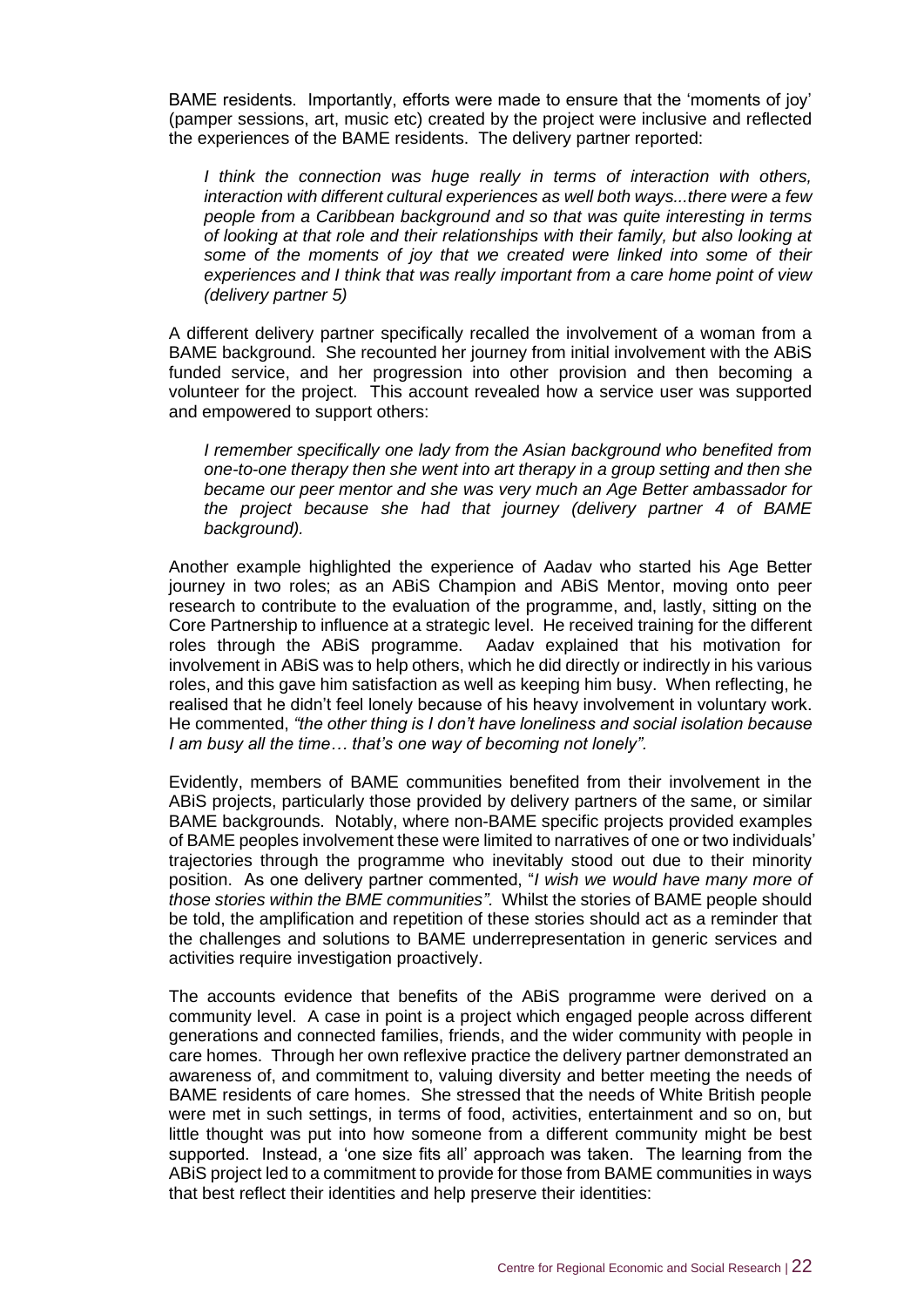*supporting somebody from a different community means we need to think again about some of the stuff that we might be putting on, what moments of joy are we creating that are maybe very white British specific that doesn't tap into a person's experience or knowledge, and yes that's fine maybe once or twice for that person, actually to be forever denying their identity and their experience is incredibly difficult for that person along with their potential experience of dementia where they're losing quite a sense of identity as well, that can be really tricky for a person and for family in terms of dealing with that double-edged loss of identity (delivery partner 5).*

The connections that were forged when delivering ABiS projects, in some cases, had wider benefits for BAME specific organisations and the BAME communities supported by them. For example, the account of a delivery partner revealed how she had worked closely with a charity supporting the mental health of Sheffield's Black communities. This link led to shared learning on BAME peoples' experiences of mental health and the need for educating BAME communities on mental health. Consequently, a joint conference was held where a huge amount of learning took place:

*That conference brought a lot of people on that day including people from NHS, from different community backgrounds. I'm not saying we're taking credit for it but because we started shouting about it a little bit more they kind of became more visible in Sheffield (delivery partner 4 of BAME background).*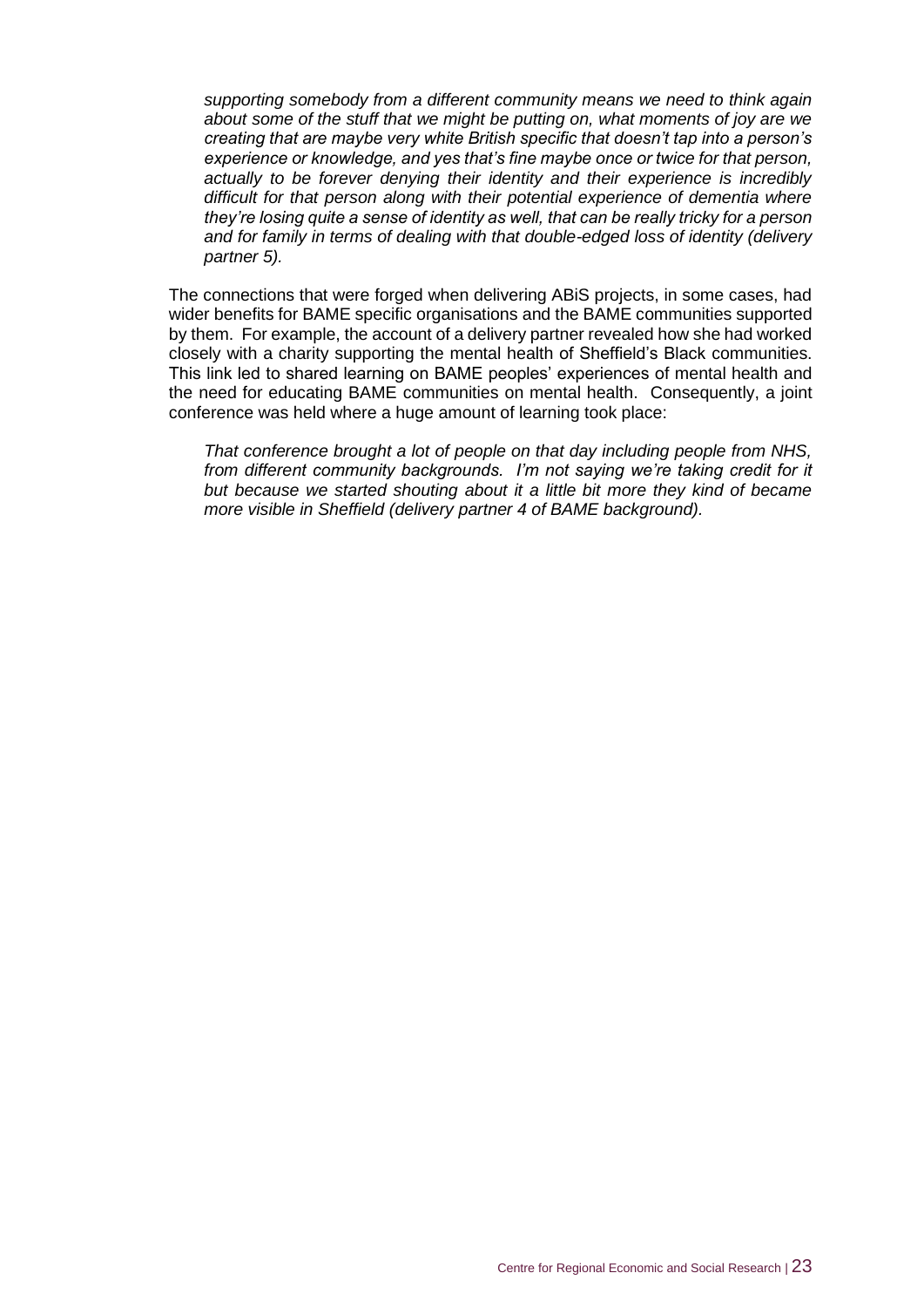

## <span id="page-27-0"></span>6. **Conclusion: recommendations Key lessons and** 6

1. Large-scale programmes, such as the Age Better in Sheffield (ABiS) should move away from collectively categorising diverse communities under the umbrella of 'BAME' to adequately meet the needs of people from diverse communities. Communities that are diverse in terms of culture, customs, language, dialects and so on, are likely to experience different barriers to, and opportunities for, involvement in projects. By maintaining the status quo, resources are spread thin across different communities, usually allowing the larger and more visible communities that are easier to reach, access to greater resource than the smaller newer communities (Chowbey et al, 2008).

A key message from this research conveyed the importance of empowering members of different communities to run groups and activities for themselves, as it is them who have the reach into their communities, the language skills and insider knowledge of how their communities operate and what they need.

2. Low, or no, English language skills presented the greatest barrier to participation of some BAME communities in the ABiS projects, acting as a barrier to communication and understanding, resulting in a reluctance to take up activities. Crucially, language skills were likely to present greater issues for the over 50s in some BAME communities as older generations were less likely to have received a British education and hence lacked English language skills.

Where populations have little grasp of the English language, the following recommendations might go some way towards addressing the issues: firstly, recruiting more people from BAME communities to reflect the diverse populations they serve; drawing on the expertise of BAME organisations and volunteers with track records and or the requisite skills and knowledge to support projects; and using interpreters and translators where appropriate.

The lessons on language have implications for how projects are publicised to involve participants, and are reliant on whether potential participants can read, write, or understand not only English, but also read and write in their first languages. Indeed, in specific BAME communities high rates of illiteracy exist (in their first languages) making translated materials redundant.

3. Outreach work (through word-of-mouth) by people reflecting (e.g. the culture, language) the communities they attempt to engage with has proved effective in publicising projects, and, whilst the use of social media is largely ineffective in engaging older BAME participants, local media, such as community radio conveying information in various languages is potentially useful for reaching isolated people from BAME communities, in their homes.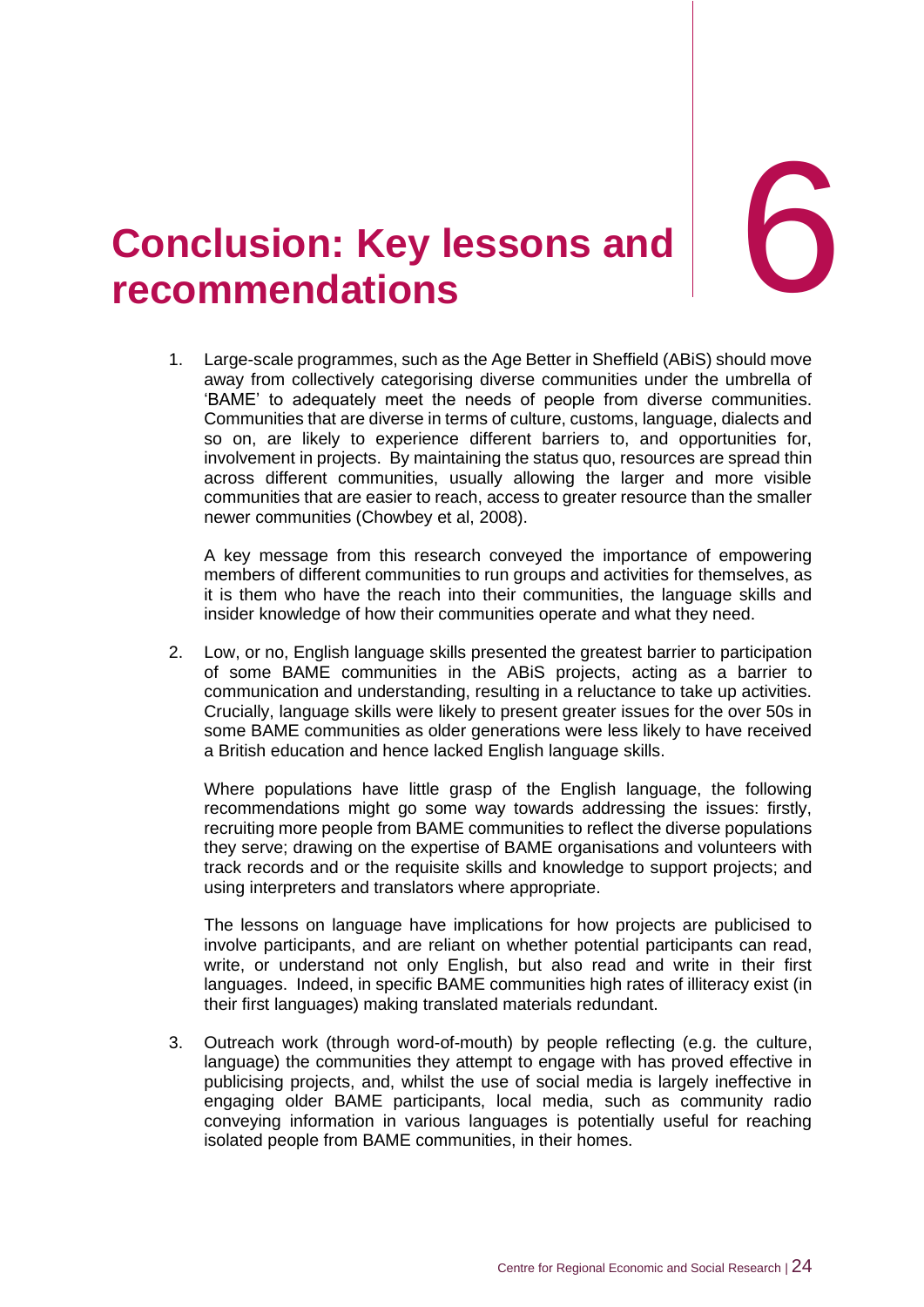- 4. Projects taking their services to established BAME groups and community organisations where there is 'familiarity' and 'trust' has aided uptake. In this research, a preference for group work over one-to-one support and gendersegregated spaces for specific projects were significant findings. However, the recommendation here is to consult with different communities prior to designing and delivering projects to determine their preferences, barriers and so on, as there are likely to be differences in needs between them.
- 5. The necessity of partnership work was a prominent narrative in this research. Strong partnership work between those organisations serving all populations and BAME specific organisations has the potential to enhance understanding of particular communities whilst sharing mutual learning. Expertise in BAME communities can be drawn on to improve provision that is targeted at the general population, leading to 'inclusivity' and the involvement of diverse communities. Inevitably, the pandemic has impacted on opportunities for partnership working face-to-face, however, partnership work must not stall – the continuity of seminars and workshops through virtual means are strongly advocated.
- 6. The flexibility of programmes such as ABiS through 'test and learn' approaches to project design and delivery foster a culture of deep reflection and learning, which arguably lead to projects being more responsive to needs, if not during the lifetime of short-term projects, then future projects. Coupled with co-production principles, encouraging target groups to engage with project design and delivery, 'test and learn' principles contribute to better tailored provision for BAME communities. Moving forwards, 'test and learn' principles should be integral to all programmes, allowing projects to adapt with changing circumstances and according to the evolving needs of communities.
- 7. Finally, the pandemic brought with it restrictions in abundance, but also presented projects with opportunities to do things differently. Some members of BAME communities encountered the internet and online platforms for the first time for virtual activities, information, and advice. Others connected with family, friends and other project participants. During difficult times, the potential of older BAME people to engage with mediums that they had traditionally found 'alien' was released. This carries a vital message to project providers about the assumptions often made about older BAME people, particularly women, and what they can and can't do, and advises caution when subscribing to such notions.